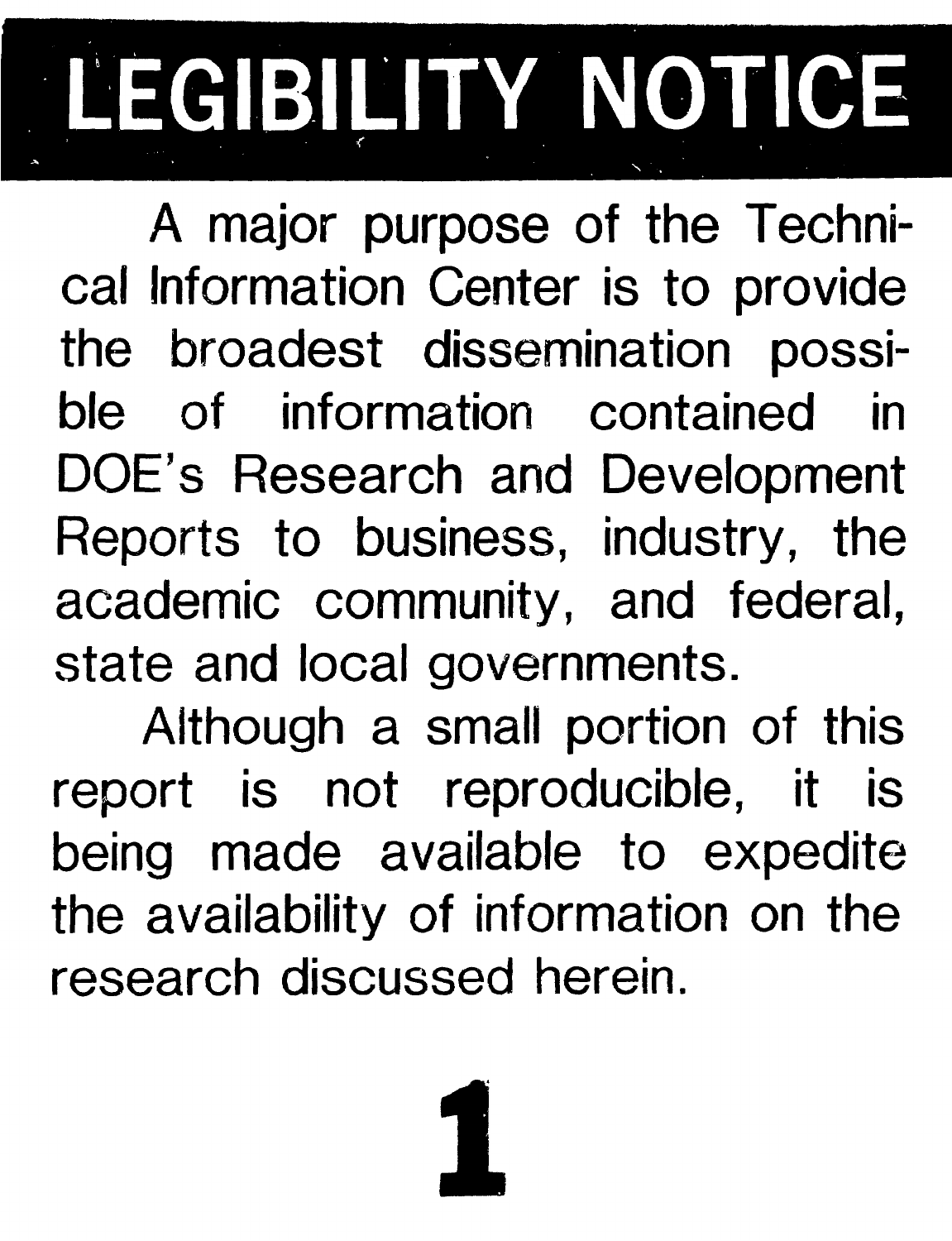BNL-52219 UC-515 (Nuclear Materials Security and Management - DOE/OSTI-4500-R75

## *International Safeguards* **-** *Accounting for Nuclear Materials* **BHL--52219**

**DE90 012751**

### **Leslie G. Fishbone**



Number 245 September 28, 1988

**BROOKHAVEN NATIONAL LABORATORY**

Under Contract No. DE-AC02-76CH00016 with the  $\blacksquare$ **Associated Universities, Inc. United States Department of Energy \ J**

**DISTRIBUTION OF THIS DOOUMENT IS UNUMITED**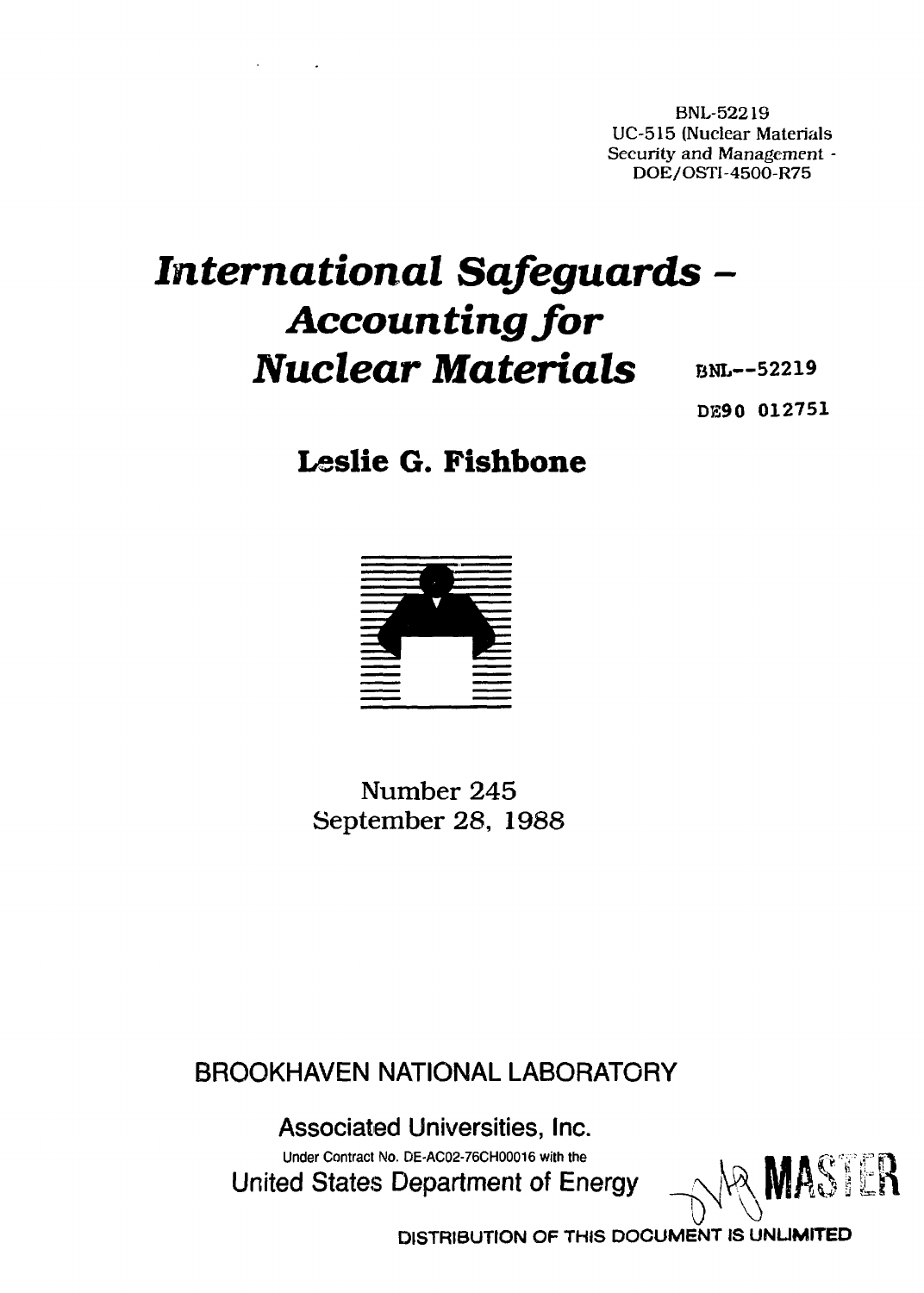#### **DISCLAIMER**

 $\mathbf{r}$ 

**This report was prepared as an account of work sponsored by an agency of the United States Government. Neither the United States Government nor any agency thereof, nor any of their employees, nor any of their contractors, subcontractors, or their employees, makes any warranty, expieas** *o:* **implied, or assumes any legal liability or responsibility for the accuracy, completeness, or usefulness of any information, apparatus, product, or process disclosed, or represents that its use would not infringe privately owned rights. Reference herein to any specific commercial product, process, or service by trade name, trademark, manufacturer, or otherwise, does not necessarily constitute or imply it j endorsement, recommendation, or favoring by the United States Government or ary agency, contractor or subcontractor thereof. The views and opinions of authors expressed herein do not necessarily state or reflect those of the United States Government or any agency, contractor or subcontractor thereof.**

> **Printed in the United States of America Available from National Technical Information Service U.S. Department of Commerce 5285 Port Royal Road Springfield, VA 22161**

**NTIS price codes: Printed Copy: A03; Microfiche Copy: A01**

 $\{x_{i}\}_{i=1}^{n}$ 

 $\cdot$ 

 $\sim 10^{-10}$ 

 $\sim 10$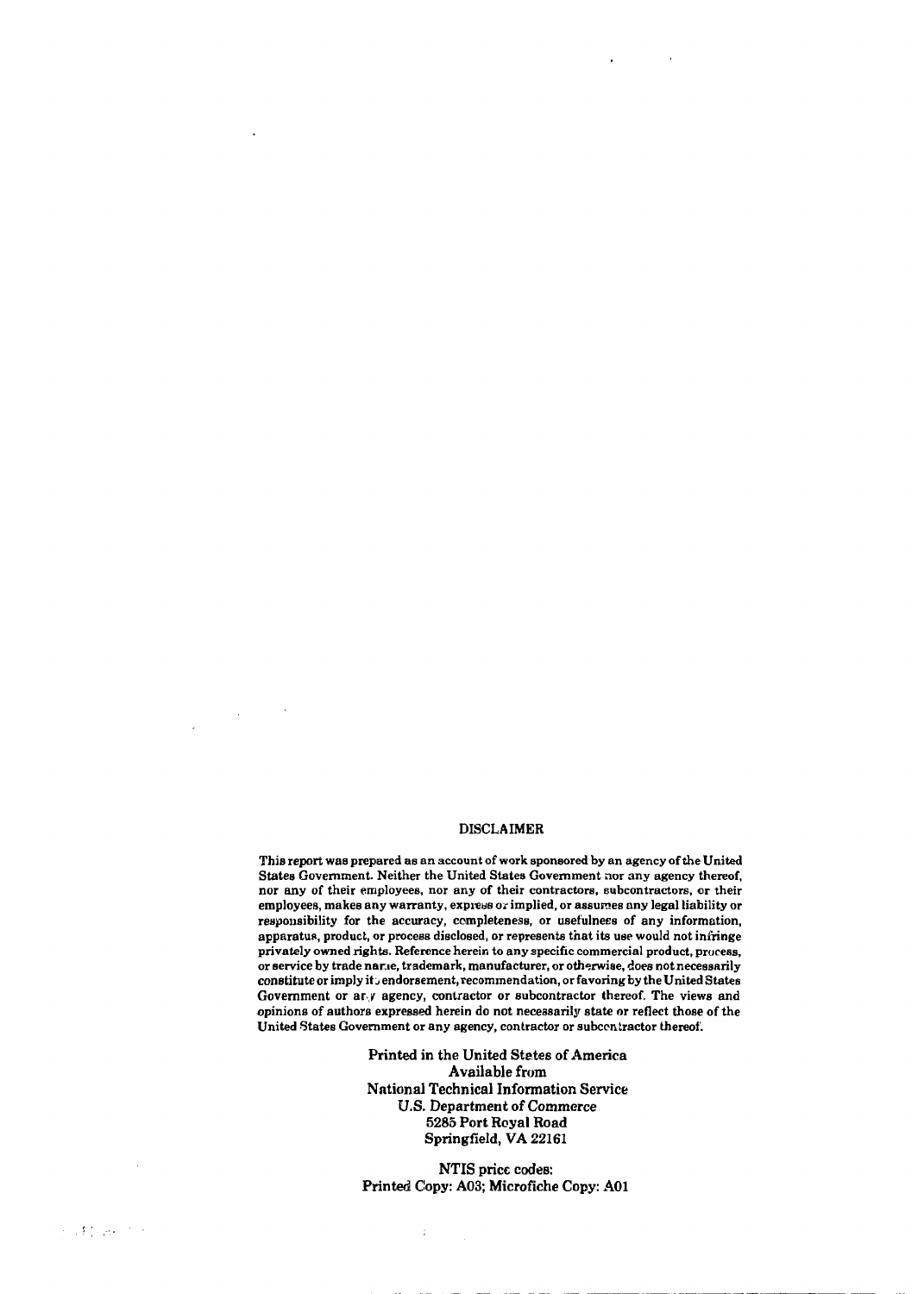## **Summary**

Nuclear safeguards applied by the International Atomic Energy Agency (IAEA) are one element of the "non-proliferation regime", the collection of measures whose aim is to forestall the spread of nuclear weapons to countries that do not already possess them. Safeguards verifications provide evidence that nuclear materials in peaceful use for nuclearpower production are properly accounted for. Though carried out in cooperation with nuclear facility operators, the verifications can provide assurance because they are designed with the capability to detect diversion, should it occur.

Traditional safeguards verification measures conducted by inspectors of the IAEA include book auditing; counting and identifying containers of nuclear material; measuring nuclear material; photographic and video surveillance; and sealing.

Novel approaches to achieve greater efficiency and effectiveness in safeguards verifications are under investigation as the number and complexity of nuclear facilities grow. These include the zone approach, which entails carrying out verifications for groups of facilities collectively, and a randomization approach, which entails carrying out entire inspection  $\sqrt{ }$  sits some fraction of the time on a random basis. Both approaches show promise in particular situations, but, like traditional measures, must be tested to ensure their practical utility.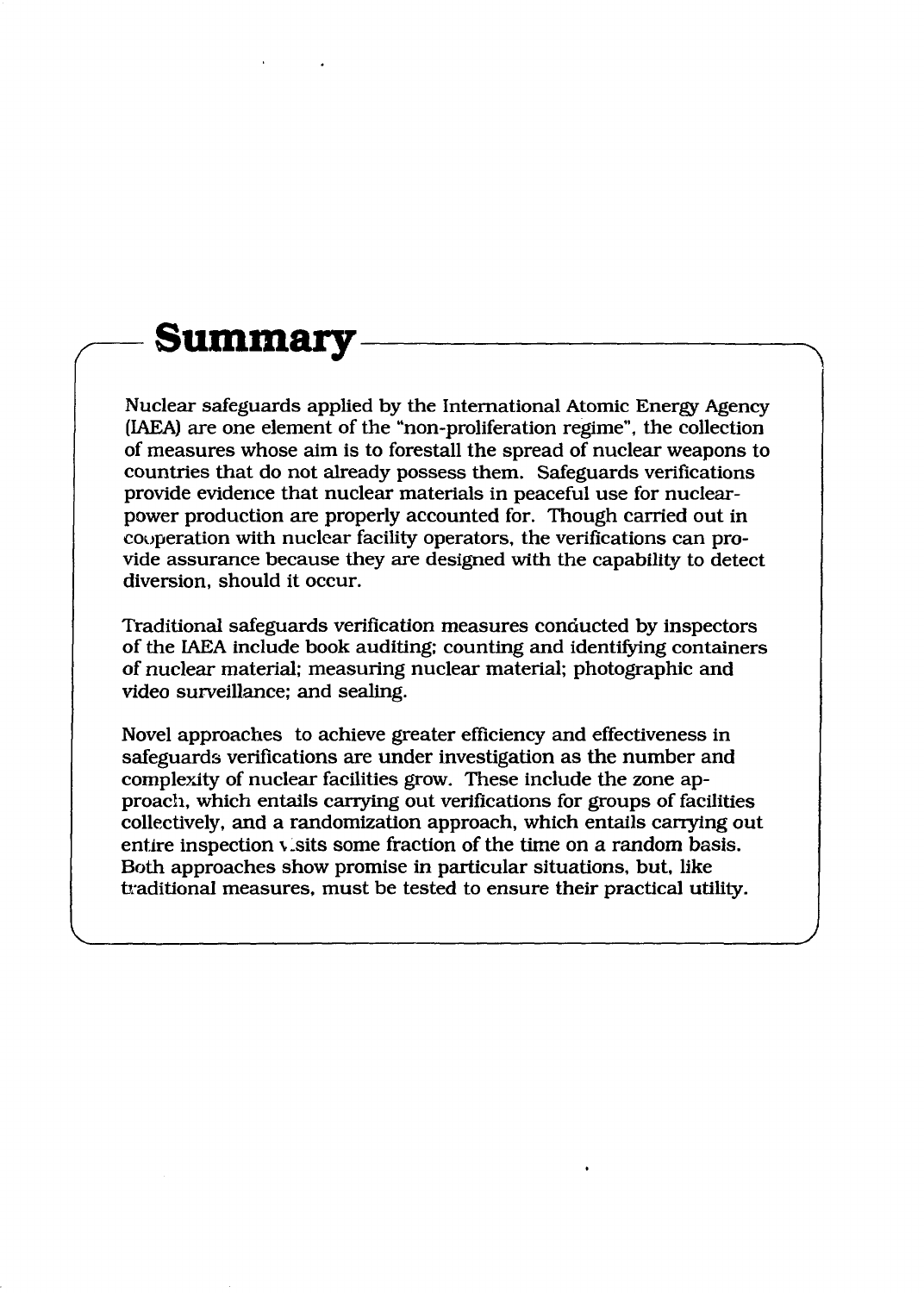#### **INTERNATIONAL SAFEGUARDS-ACCOUNTING FOR NUCLEAR MATERIALS by Leslie G. Fishbone**

#### *Introduction'*

Since the early years of nuclear weapons (Figure 1), countries of the world have sought to stop their spread—primarily to prevent catastrophic war but also to facilitate the peaceful uses of nuclear energy. This goal of stopping the spread of nuclear weapons has been partly realized through treaties and international inspections, the latter constituting a novel but now widely accepted breach of national sovereignty.

Most countries whose nuclear facilities are inspected by the International Atomic Energy Agency (IAEA) are signers and ratiflers of the Treaty on the Non-Proliferation of Nuclear Weapons (NPT) and have agreed not to develop or possess nuclear weapons. These countries undergo "full-scope" safeguards, that is, all of their nuclear materials used for peaceful nuclear purposes are subject to safeguards inspections by the IAEA. Other countries, which



*Figure 1. The first nuclear explosion (photo courtesy oj the Los Alamos National Laboratory).*

have not acceded to the NPT or an equivalent treaty, undergo safeguards on some of their nuclear facilities as agreed between the country, the IAEA, and possibly a third party that has supplied the nuclear facility or nuclear materials.

To put these remarks into context. Figure 2 shows a highly developed nuc lear fuel cycle, whose central facilities are electric-powerproducing nuclear reactors. Although some power reactors are fueled by uranium at natural enrichment, 0.71% U-235 and 99.3% U-238. most are fueled by low-enriched uranium containing 2% to 4% U-235. Enrichment takes place in specialized plants that enrich the uranium by gaseous diffusion or ultracentrifugation. It is the U-235 whose fission in the reactor into smaller fission products and neutrons initially supplies the power. Concurrent with the U-235 neutron chain reaction, neutron capture by U-238 leads to the production, within the reactor fuel, of Pu-239 and more massive isotopes of plutonium and of transplutonic elements as well. As time passes, fission of Pu-239 supplies a substantial fraction of the reactor's power due to its gradual buildup and the gradual depletion of U-235. After about three years of operation, not enough of either isotope is present for the fuel to be used efficiently. If the remaining plutonium that was produced or the residual uranium is to be reused in other reactors (Figure 2). it must be separated from the highly radioactive fission products and from the transplutonic elements. This separation is done in an irradiated-fuel chemical reprocessing plant. Alternatively, the spent fuel can be disposed of directly as waste.

Since nuclear-fission weapons (atomic bombs) can be constructed from both very highly enriched uranium and plutonium with a high abundance of Pu-239. the primary goal of international safeguards is to provide evidence that the nuclear materials and facilities of the

'This lecture will necessarily touch upon political as well as technical subjects. Therefore, though I shall be giving my best interpretation of the subject. 1 emphasize that my views should not be construed as an official position of Brookhaven National Laboratory, the International Atomic Energy Agency, or any branch of the United States Government.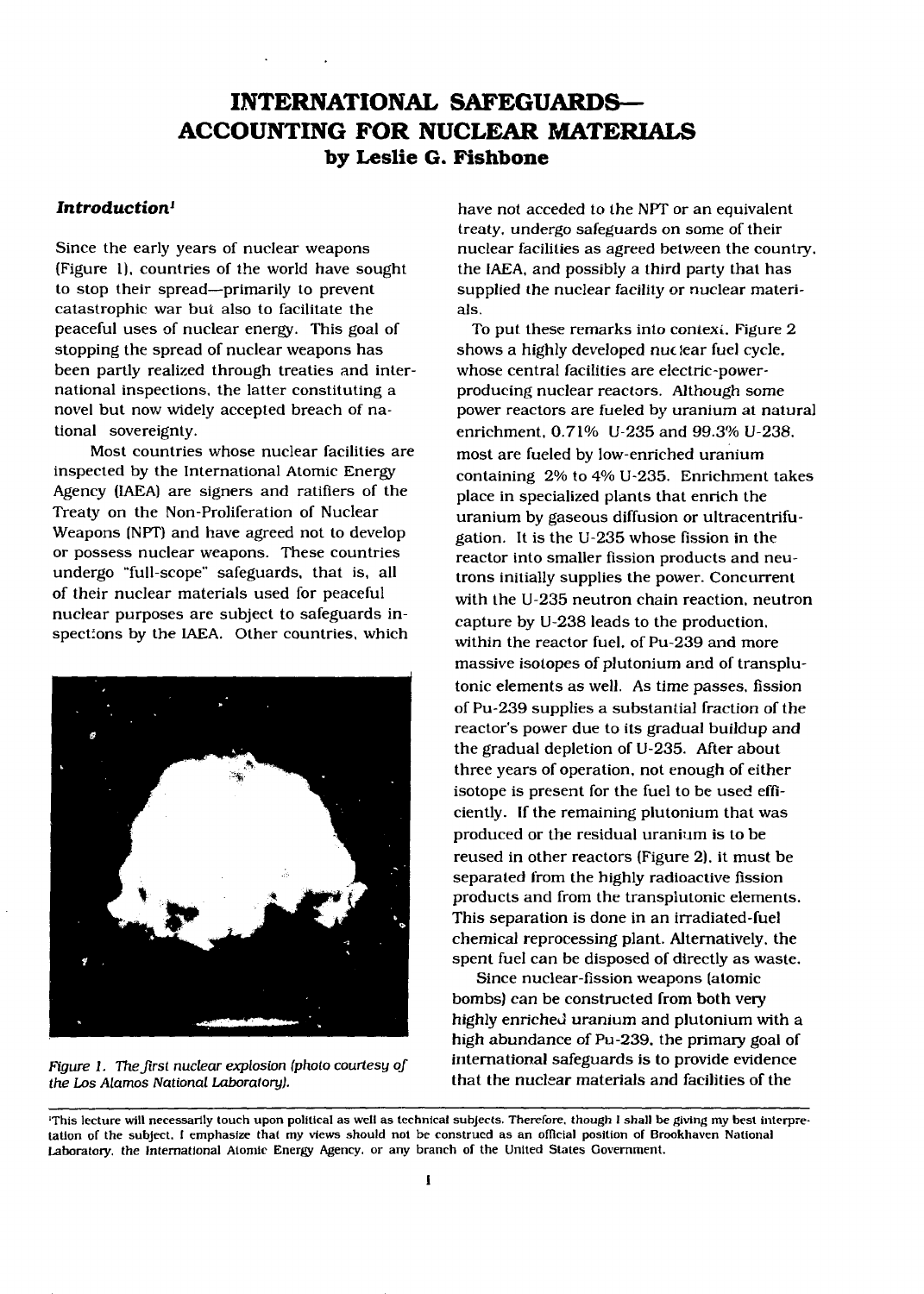

*Figure 2. Facilities and Jlows of nuclear material in a highly developed nuclear fuel cycle incorportaling Die recycle of separated plutoniurn. Tiw subdivision of the fuel cycle into /.ones accords witli an analysis described later in tlw lecture.*

peaceful nuclear fuel cycle are not misused for nuclear weapons.

My aims in this lecture are threefold. First, 1 shall review non-proliferation arrangements and the role of the IAEA: second, 1 will describe how the IAEA conducts safeguards inspections in a nuclear facility; and third, I shall explain certain newer approaches to safeguards, developed at Brookhaven and elsewhere, that are designed to promote greater efficiency and effectiveness. 1 hope you will be left with a sufficient understanding of nuclear non-proliferation policy and safeguards and that you will be able to evaluate news that bears on these aspects of international affairs.

Several key terms that require definition will recur throughout this presentation. "Nuclear proliferation" means the spread of nuclear weapons to countries that do not already have them. Such spread should not be confused with the further development of nuclear weapons by countries that already possess them. To make the distinction explicit, the terms "horizontal nuclear proliferation" and "vertical nuclear proliferation" are sometimes used for the former and latter concepts. The "nonproliferation regime" is the collection of measures, both political and technical, whose aim is to forestall horizontal nuclear proliferation. IAEA safeguards form one key technical element

of the non-proliferation regime, namely, inspection measures to detect and deter the diversion of nuclear materials from peaceful, civilian use. IAEA safeguards are only one element of the non-proliferation regime—necessary but by no means sufficient to forestall proliferation.

Safeguards fall into international and domestic measures. The latter include the physical protection of nuclear material. This is the responsibility of the countries which possess nuclear materials. The IAEA has no role other than facilitating the exchange of information. I shall say *no* more about this domestic responsibility in this lecture.

It is worthwhile to put these concepts into their historical context. Figure 3 depicts the time when six countries first detonated nuclear explosives: the United States, the Soviet Union, the United Kingdom. France, China, and India. All but India possess declared nuclear weapons. Figure 3 also shows events that are important in the history of non-proliferation. The Baruch Plan was an early plan for the international control of nuclear technology. The Eisenhower Proposal led to the formation of the IAEA. Euratom, a multinational organization in Europe with wide responsibility for nuclear facilities there, was set up at the the same time. Of similar importance was the adoption of the NPT. based upon a proposal by Ireland. The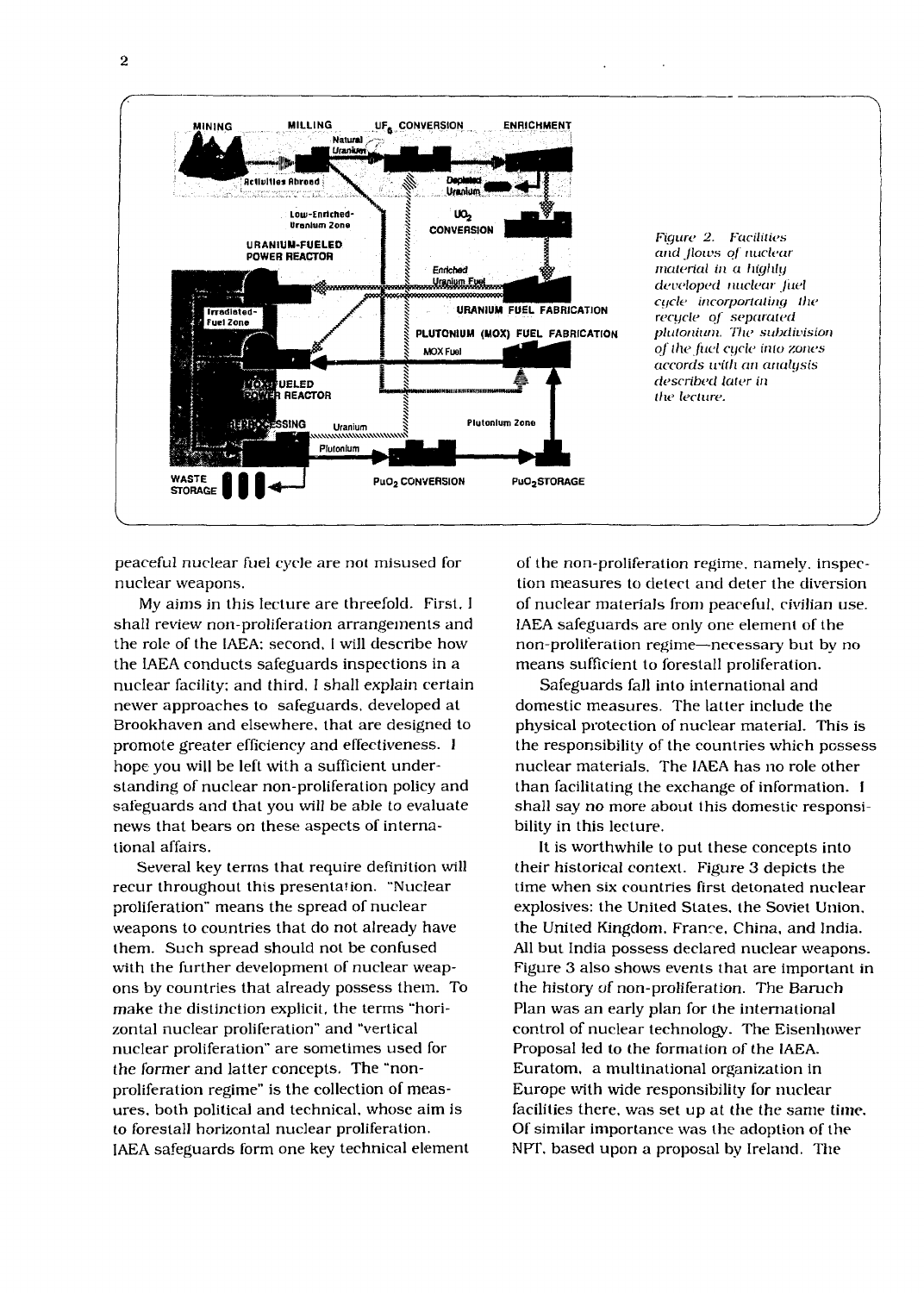

*Figure 3. Historical context of the nuclear nonproliferation regime (based in part on a diagram in* IAEA Safeguards: Aims. Limitations. Achievements).

Tlatelolco and Rarotonga $^{\rm 2}$  Treaties codified nuclear-weapons-free zones in Latin America and the South Pacific, respectively. With regard to the former, however, Cuba has not signed the treaty, while Argentina, Brazil, and Chile have not completed all the steps for it to be in force. The London Guidelines were formulated by countries that export nuclear technology to regulate items or technologies exported and to help ensure that no exported technology is used to aid in the development of nuclear weapons. Finally, adoption of the Partial Test Ban, Anti-Ballistic Missile, and Intermediate Nuclear Forces Treaties throughout the same period shows that efforts to control vertical proliferation have proceeded concurrently with the efforts to control horizontal proliferation; many would argue, however, that the pace of strategic arms control, the former, has been too slow.

Differing in kind from these diplomatic achievements, the attack by Israel on a research reactor in Iraq called into question the effectiveness of IAEA safeguards, among other repercussions.

#### *The Non-Proliferation Regime*

Mentioning the political aspects of proliferation and non-proliferation is important for putting the role of IAEA safeguards into proper context.

A country might wish to develop nuclear weapons because of concerns for nationalsecurity that conventional forces cannot allay, for domestic prestige, or to influence international affairs.

Countering these motivations are the negative factors that enter the calculus of the potential proliferating country. First, a political liability in possessing nuclear weapons is the motivation it would give to neighboring or rival countries to develop such weapons themselves. Second, the economic cost of a nuclear-weapons program is large. Third, there could be a loss of the supply from other countries of nuclear technology and materials for peaceful purposes, as well as other sanctions, for countries that proliferate. Fourth, there could be a moral cost to acquiring nuclear weapons, just as there might be for any significant change in national {or, indeed, individual) behavior.

Consider next the elements of the nonproliferation regime: First, there are measures to inhibit the motivation to acquire nuclear weapons. These measures include the NPT and similar treaties, defense alliances and security guarantees, and conventional arms sales and grants. A second set of measures helps control nuclear materials and information. These measures consist of the export guidelines, controls and bilateral supply treaties of nuclear supplier countries, information classification, and multinational operation of sensitive facilities. Third, there are the warning elements, IAEA safeguards (the focus of this lecture) and intelligence information.

To complete this picture, there are reasons other than declared or secret nuclear-weapon status why a country might not wish to become party to the NPT or a similar treaty. All such treaties are infringements on national sovereignty and they codify an inequality of countries

<sup>2</sup> I will say nothing more about the Rarotonga Treaty in this lecture. The parties to it are Australia, the Cook Islands, Fiji, Kiribati, New Zealand. Niue. Tuvalu. Western Samoa. Nauru, and the Solomon Islands (As of mid 1989).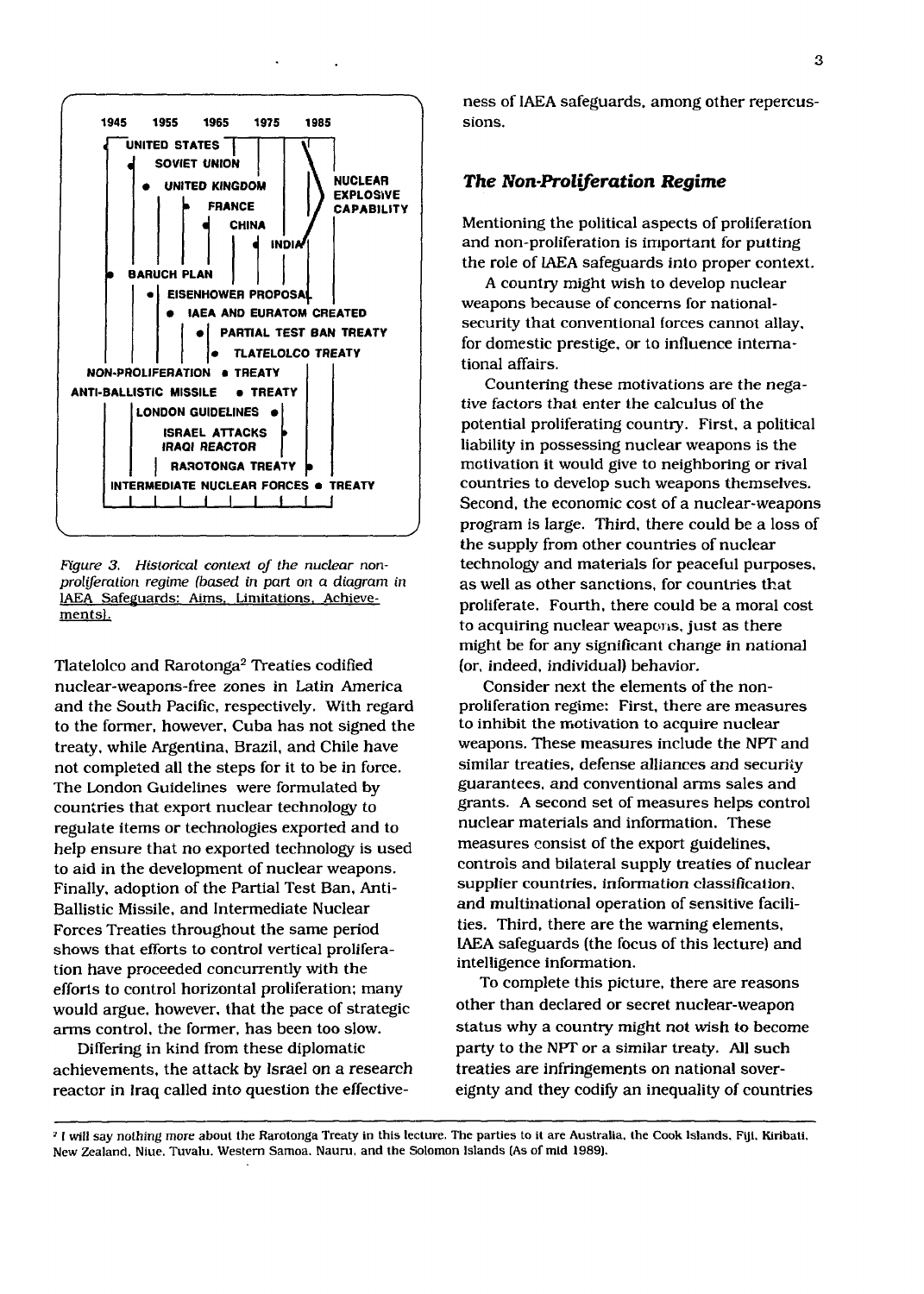



*Figure 4. Status of countries with respect to the Non-Proliferation Treaty (and Tlatelolco Treaty, where applicable) and the application of International Atomic Energy Agency safeguards.*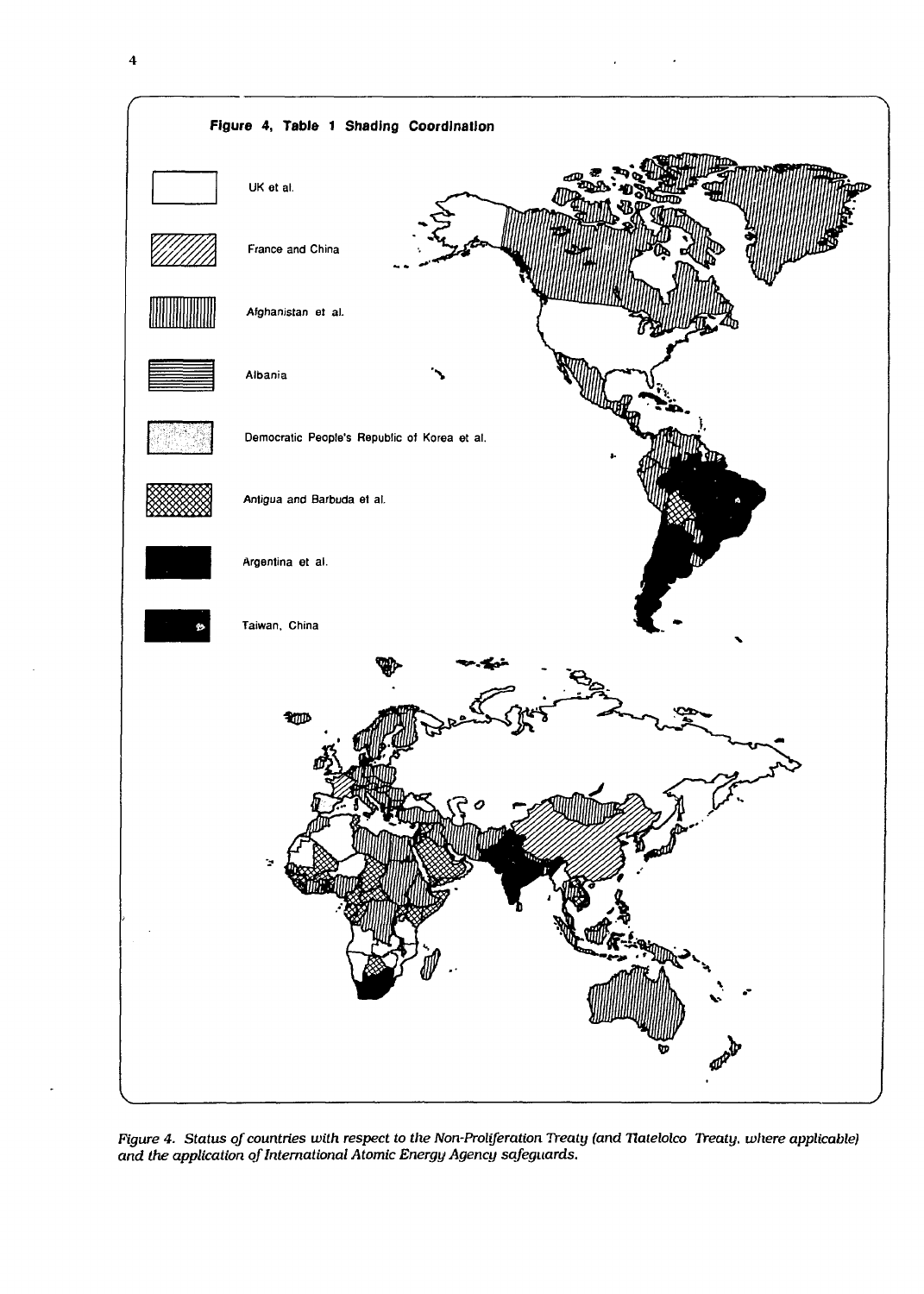#### **Table 1**

#### **Map Explanation**

#### Nuclear - Weapon Countries Party to the NPT

United Kingdom<sup>a</sup> United States of America<sup>4</sup> Union of Soviet Socialist Republics'

#### **Nuclear** - **Weapon Countries Not Party to the NPT**

China France<sup>a</sup>

#### **Non-Nuclear Weapon Countries Party to the NPT or Tlatelolco Treaty (or both) with NPT or Tlatelolco Safeguards Agreements in Force''**

Afghanistan Australia Austria Bangladesh Belgium Brunei Darussalam Bulgaria Canada Colombia<sup>e,d</sup> Costa Rica<sup>r</sup> Cote d'lvoire Cyprus Czechoslovakia Denmark Dominican Republic<sup>e</sup> Ecuador Egypt El Salvador<sup>®</sup> Ethiopia Fiji Finland Gambia German Democratic Republic Germany. Federal Republic of Ghana Greece Guatemala<sup>e</sup> Holy See Honduras<sup>e</sup> Hungary Iceland Indonesia Iran, Islamic Republic of Iraq Ireland Italy Jamaica<sup>e</sup> Japan Jordan Korea, Republic of Lebanon

v

Lesotho Libyan Arab Jamahiriya Liechtenstein Luxembourg Madagascar Malaysia Maldives **Mauritius** Mexico"' Mongolia Morocco Nauru Nepal **Netherlands** New Zealand Nica<mark>ragua</mark>' Nigeria Norway Panama<sup>r</sup> Papua New Guinea Paraguay Peru<sup>e</sup> Philippines Poland Portugal Romania Samoa (Western) Senegal Singapore Sri Lanka Sudan Suriname<sup>r</sup> Swaziland Sweden Switzerland Thailand Turkey Uruguay<sup>.</sup> Venezuela<sup>e</sup> Yugoslavia Zaire

#### **Non-Nuclear-Weapon Countrien Not Party to the NPT with Full-Scope Safeguards Agreements in Force**

Albania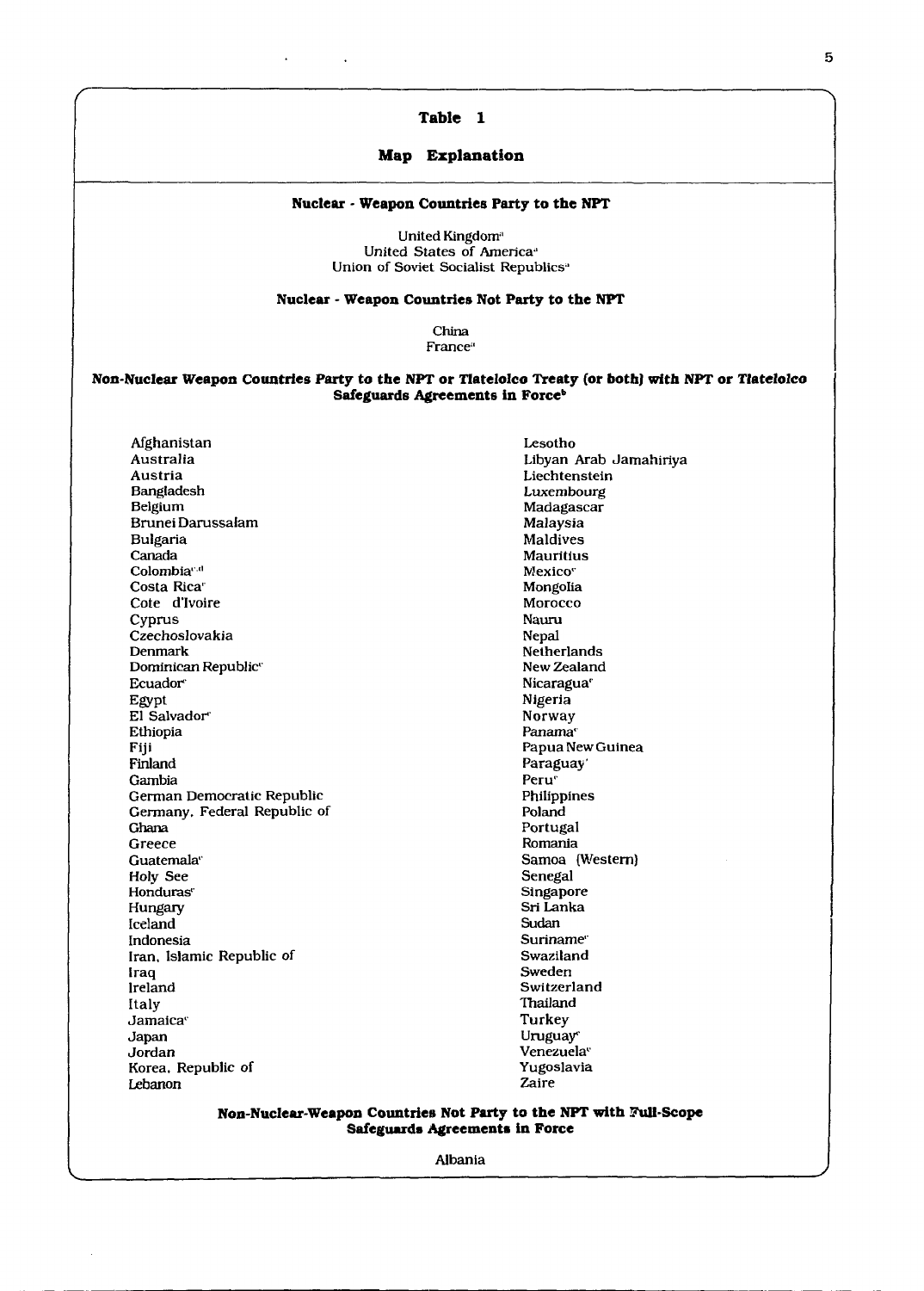$\ddot{\phantom{a}}$ 

| Non-Nuclear Weapon Countries Party to the NPT With Non-NPT Safeguards Agreements in Force<br>(NPT Safeguards Agreement Not Yet in Force)<br>Democratic People's Republic of Korea<br>Spain<br>Viet Nam<br>Non-Nuclear-Weapon Countries Party to the NPT or Tlatelolco Treaty (or both) with NPT or Tlatelolco<br>Safeguards Agreements Not Yet in Force<br>Antigua and Barbuda<br>Kenya<br><b>Bahamas</b><br>Kiribati<br>Bahrain<br>Lao People's Democratic epublic<br><b>Barbados</b><br>Liberia<br><b>Belize</b><br>Malawi<br>Benin<br>Mali<br>Bhutan<br>Malta<br>Bolivia<br>Rwanda<br>St. Lucia<br><b>Botswana</b><br>St. Vincent and the Grenadines<br>Burkina Faso<br>Burundi<br>San Marino<br>Sao Tome and Principe<br>Cameroon<br>Cape Verde<br>Saudi Arabia<br>Central African Republic<br>Seychelles<br>Sierra Leone<br>Chad<br>Solomon Islands<br>Congo<br>Democratic Kampuchea<br>Somolia<br>Democratic Yemen<br>Syrian Arab Republic<br>Dominica<br>Togo<br>Tonga<br>Equatorial Guinea<br>Gabon<br><b>Trinidad and Tobago</b><br>Tunisia<br>Grenada<br>Tuvalu<br>Guinea<br>Guinea-Bissau<br>Uganda<br>Yemen Arab Republic<br>Haiti<br>Non-Nuclear-Weapon Countries Not Party to the NPT or Tlatelolco Treaty with<br>Non-NPT or Non-Tlatelolco Safeguards Agreements in Force<br>India<br>Argentina<br><b>Israel</b><br><b>Brazil</b><br>Pakistan<br>Chile<br>South Africa<br>Cuba<br>The IAEA also applies safeguards under Non-NPT agreements to the nuclear facilities in Taiwan,<br>China on a non-governmental basis.<br>nuclear material in a small selection of facilities. | Table 1 con't.                                                                                                                                                                                                                                                                                                                                                                                  |  |  |
|------------------------------------------------------------------------------------------------------------------------------------------------------------------------------------------------------------------------------------------------------------------------------------------------------------------------------------------------------------------------------------------------------------------------------------------------------------------------------------------------------------------------------------------------------------------------------------------------------------------------------------------------------------------------------------------------------------------------------------------------------------------------------------------------------------------------------------------------------------------------------------------------------------------------------------------------------------------------------------------------------------------------------------------------------------------------------------------------------------------------------------------------------------------------------------------------------------------------------------------------------------------------------------------------------------------------------------------------------------------------------------------------------------------------------------------------------------------------------------------------------------------------------------------------------------------------------------------------|-------------------------------------------------------------------------------------------------------------------------------------------------------------------------------------------------------------------------------------------------------------------------------------------------------------------------------------------------------------------------------------------------|--|--|
|                                                                                                                                                                                                                                                                                                                                                                                                                                                                                                                                                                                                                                                                                                                                                                                                                                                                                                                                                                                                                                                                                                                                                                                                                                                                                                                                                                                                                                                                                                                                                                                                |                                                                                                                                                                                                                                                                                                                                                                                                 |  |  |
|                                                                                                                                                                                                                                                                                                                                                                                                                                                                                                                                                                                                                                                                                                                                                                                                                                                                                                                                                                                                                                                                                                                                                                                                                                                                                                                                                                                                                                                                                                                                                                                                |                                                                                                                                                                                                                                                                                                                                                                                                 |  |  |
|                                                                                                                                                                                                                                                                                                                                                                                                                                                                                                                                                                                                                                                                                                                                                                                                                                                                                                                                                                                                                                                                                                                                                                                                                                                                                                                                                                                                                                                                                                                                                                                                |                                                                                                                                                                                                                                                                                                                                                                                                 |  |  |
|                                                                                                                                                                                                                                                                                                                                                                                                                                                                                                                                                                                                                                                                                                                                                                                                                                                                                                                                                                                                                                                                                                                                                                                                                                                                                                                                                                                                                                                                                                                                                                                                |                                                                                                                                                                                                                                                                                                                                                                                                 |  |  |
|                                                                                                                                                                                                                                                                                                                                                                                                                                                                                                                                                                                                                                                                                                                                                                                                                                                                                                                                                                                                                                                                                                                                                                                                                                                                                                                                                                                                                                                                                                                                                                                                |                                                                                                                                                                                                                                                                                                                                                                                                 |  |  |
|                                                                                                                                                                                                                                                                                                                                                                                                                                                                                                                                                                                                                                                                                                                                                                                                                                                                                                                                                                                                                                                                                                                                                                                                                                                                                                                                                                                                                                                                                                                                                                                                |                                                                                                                                                                                                                                                                                                                                                                                                 |  |  |
|                                                                                                                                                                                                                                                                                                                                                                                                                                                                                                                                                                                                                                                                                                                                                                                                                                                                                                                                                                                                                                                                                                                                                                                                                                                                                                                                                                                                                                                                                                                                                                                                |                                                                                                                                                                                                                                                                                                                                                                                                 |  |  |
|                                                                                                                                                                                                                                                                                                                                                                                                                                                                                                                                                                                                                                                                                                                                                                                                                                                                                                                                                                                                                                                                                                                                                                                                                                                                                                                                                                                                                                                                                                                                                                                                |                                                                                                                                                                                                                                                                                                                                                                                                 |  |  |
|                                                                                                                                                                                                                                                                                                                                                                                                                                                                                                                                                                                                                                                                                                                                                                                                                                                                                                                                                                                                                                                                                                                                                                                                                                                                                                                                                                                                                                                                                                                                                                                                |                                                                                                                                                                                                                                                                                                                                                                                                 |  |  |
|                                                                                                                                                                                                                                                                                                                                                                                                                                                                                                                                                                                                                                                                                                                                                                                                                                                                                                                                                                                                                                                                                                                                                                                                                                                                                                                                                                                                                                                                                                                                                                                                |                                                                                                                                                                                                                                                                                                                                                                                                 |  |  |
|                                                                                                                                                                                                                                                                                                                                                                                                                                                                                                                                                                                                                                                                                                                                                                                                                                                                                                                                                                                                                                                                                                                                                                                                                                                                                                                                                                                                                                                                                                                                                                                                |                                                                                                                                                                                                                                                                                                                                                                                                 |  |  |
|                                                                                                                                                                                                                                                                                                                                                                                                                                                                                                                                                                                                                                                                                                                                                                                                                                                                                                                                                                                                                                                                                                                                                                                                                                                                                                                                                                                                                                                                                                                                                                                                |                                                                                                                                                                                                                                                                                                                                                                                                 |  |  |
|                                                                                                                                                                                                                                                                                                                                                                                                                                                                                                                                                                                                                                                                                                                                                                                                                                                                                                                                                                                                                                                                                                                                                                                                                                                                                                                                                                                                                                                                                                                                                                                                |                                                                                                                                                                                                                                                                                                                                                                                                 |  |  |
|                                                                                                                                                                                                                                                                                                                                                                                                                                                                                                                                                                                                                                                                                                                                                                                                                                                                                                                                                                                                                                                                                                                                                                                                                                                                                                                                                                                                                                                                                                                                                                                                |                                                                                                                                                                                                                                                                                                                                                                                                 |  |  |
|                                                                                                                                                                                                                                                                                                                                                                                                                                                                                                                                                                                                                                                                                                                                                                                                                                                                                                                                                                                                                                                                                                                                                                                                                                                                                                                                                                                                                                                                                                                                                                                                |                                                                                                                                                                                                                                                                                                                                                                                                 |  |  |
|                                                                                                                                                                                                                                                                                                                                                                                                                                                                                                                                                                                                                                                                                                                                                                                                                                                                                                                                                                                                                                                                                                                                                                                                                                                                                                                                                                                                                                                                                                                                                                                                |                                                                                                                                                                                                                                                                                                                                                                                                 |  |  |
|                                                                                                                                                                                                                                                                                                                                                                                                                                                                                                                                                                                                                                                                                                                                                                                                                                                                                                                                                                                                                                                                                                                                                                                                                                                                                                                                                                                                                                                                                                                                                                                                |                                                                                                                                                                                                                                                                                                                                                                                                 |  |  |
|                                                                                                                                                                                                                                                                                                                                                                                                                                                                                                                                                                                                                                                                                                                                                                                                                                                                                                                                                                                                                                                                                                                                                                                                                                                                                                                                                                                                                                                                                                                                                                                                |                                                                                                                                                                                                                                                                                                                                                                                                 |  |  |
|                                                                                                                                                                                                                                                                                                                                                                                                                                                                                                                                                                                                                                                                                                                                                                                                                                                                                                                                                                                                                                                                                                                                                                                                                                                                                                                                                                                                                                                                                                                                                                                                |                                                                                                                                                                                                                                                                                                                                                                                                 |  |  |
|                                                                                                                                                                                                                                                                                                                                                                                                                                                                                                                                                                                                                                                                                                                                                                                                                                                                                                                                                                                                                                                                                                                                                                                                                                                                                                                                                                                                                                                                                                                                                                                                |                                                                                                                                                                                                                                                                                                                                                                                                 |  |  |
|                                                                                                                                                                                                                                                                                                                                                                                                                                                                                                                                                                                                                                                                                                                                                                                                                                                                                                                                                                                                                                                                                                                                                                                                                                                                                                                                                                                                                                                                                                                                                                                                |                                                                                                                                                                                                                                                                                                                                                                                                 |  |  |
|                                                                                                                                                                                                                                                                                                                                                                                                                                                                                                                                                                                                                                                                                                                                                                                                                                                                                                                                                                                                                                                                                                                                                                                                                                                                                                                                                                                                                                                                                                                                                                                                |                                                                                                                                                                                                                                                                                                                                                                                                 |  |  |
|                                                                                                                                                                                                                                                                                                                                                                                                                                                                                                                                                                                                                                                                                                                                                                                                                                                                                                                                                                                                                                                                                                                                                                                                                                                                                                                                                                                                                                                                                                                                                                                                |                                                                                                                                                                                                                                                                                                                                                                                                 |  |  |
| "Voluntary-offer Safeguards Agreements are in force in these countries; safeguards are applied therein to<br>The map was constructed by means of the Mapmaker <sup>7M</sup> program of Select Micro Systems, Inc., on a Macin-<br>tosh <sup>™</sup> Plus computer of Apple Computer, Inc.                                                                                                                                                                                                                                                                                                                                                                                                                                                                                                                                                                                                                                                                                                                                                                                                                                                                                                                                                                                                                                                                                                                                                                                                                                                                                                      |                                                                                                                                                                                                                                                                                                                                                                                                 |  |  |
|                                                                                                                                                                                                                                                                                                                                                                                                                                                                                                                                                                                                                                                                                                                                                                                                                                                                                                                                                                                                                                                                                                                                                                                                                                                                                                                                                                                                                                                                                                                                                                                                |                                                                                                                                                                                                                                                                                                                                                                                                 |  |  |
|                                                                                                                                                                                                                                                                                                                                                                                                                                                                                                                                                                                                                                                                                                                                                                                                                                                                                                                                                                                                                                                                                                                                                                                                                                                                                                                                                                                                                                                                                                                                                                                                |                                                                                                                                                                                                                                                                                                                                                                                                 |  |  |
|                                                                                                                                                                                                                                                                                                                                                                                                                                                                                                                                                                                                                                                                                                                                                                                                                                                                                                                                                                                                                                                                                                                                                                                                                                                                                                                                                                                                                                                                                                                                                                                                |                                                                                                                                                                                                                                                                                                                                                                                                 |  |  |
|                                                                                                                                                                                                                                                                                                                                                                                                                                                                                                                                                                                                                                                                                                                                                                                                                                                                                                                                                                                                                                                                                                                                                                                                                                                                                                                                                                                                                                                                                                                                                                                                |                                                                                                                                                                                                                                                                                                                                                                                                 |  |  |
|                                                                                                                                                                                                                                                                                                                                                                                                                                                                                                                                                                                                                                                                                                                                                                                                                                                                                                                                                                                                                                                                                                                                                                                                                                                                                                                                                                                                                                                                                                                                                                                                |                                                                                                                                                                                                                                                                                                                                                                                                 |  |  |
| "NPT Agreement unless otherwise noted.<br>'Tlatelolco Agreement.<br>"Party to the NPT as well.<br>The Safeguards Agreement refers to both the NPT and Tlatelolco Treaty.                                                                                                                                                                                                                                                                                                                                                                                                                                                                                                                                                                                                                                                                                                                                                                                                                                                                                                                                                                                                                                                                                                                                                                                                                                                                                                                                                                                                                       |                                                                                                                                                                                                                                                                                                                                                                                                 |  |  |
|                                                                                                                                                                                                                                                                                                                                                                                                                                                                                                                                                                                                                                                                                                                                                                                                                                                                                                                                                                                                                                                                                                                                                                                                                                                                                                                                                                                                                                                                                                                                                                                                |                                                                                                                                                                                                                                                                                                                                                                                                 |  |  |
|                                                                                                                                                                                                                                                                                                                                                                                                                                                                                                                                                                                                                                                                                                                                                                                                                                                                                                                                                                                                                                                                                                                                                                                                                                                                                                                                                                                                                                                                                                                                                                                                |                                                                                                                                                                                                                                                                                                                                                                                                 |  |  |
|                                                                                                                                                                                                                                                                                                                                                                                                                                                                                                                                                                                                                                                                                                                                                                                                                                                                                                                                                                                                                                                                                                                                                                                                                                                                                                                                                                                                                                                                                                                                                                                                |                                                                                                                                                                                                                                                                                                                                                                                                 |  |  |
|                                                                                                                                                                                                                                                                                                                                                                                                                                                                                                                                                                                                                                                                                                                                                                                                                                                                                                                                                                                                                                                                                                                                                                                                                                                                                                                                                                                                                                                                                                                                                                                                |                                                                                                                                                                                                                                                                                                                                                                                                 |  |  |
|                                                                                                                                                                                                                                                                                                                                                                                                                                                                                                                                                                                                                                                                                                                                                                                                                                                                                                                                                                                                                                                                                                                                                                                                                                                                                                                                                                                                                                                                                                                                                                                                |                                                                                                                                                                                                                                                                                                                                                                                                 |  |  |
|                                                                                                                                                                                                                                                                                                                                                                                                                                                                                                                                                                                                                                                                                                                                                                                                                                                                                                                                                                                                                                                                                                                                                                                                                                                                                                                                                                                                                                                                                                                                                                                                |                                                                                                                                                                                                                                                                                                                                                                                                 |  |  |
|                                                                                                                                                                                                                                                                                                                                                                                                                                                                                                                                                                                                                                                                                                                                                                                                                                                                                                                                                                                                                                                                                                                                                                                                                                                                                                                                                                                                                                                                                                                                                                                                |                                                                                                                                                                                                                                                                                                                                                                                                 |  |  |
|                                                                                                                                                                                                                                                                                                                                                                                                                                                                                                                                                                                                                                                                                                                                                                                                                                                                                                                                                                                                                                                                                                                                                                                                                                                                                                                                                                                                                                                                                                                                                                                                | The map and legend are based on data from The (IAEA) Annual Report for 1987 and more recent information<br>through the end of 1988. The country listing "does not imply the expression of any opinion whatsoever on<br>the part of the" (IAEA) "Secretariat concerning the legal status of any country or territory or of its<br>authorities or concerning the delimitation of its frontiers.". |  |  |
|                                                                                                                                                                                                                                                                                                                                                                                                                                                                                                                                                                                                                                                                                                                                                                                                                                                                                                                                                                                                                                                                                                                                                                                                                                                                                                                                                                                                                                                                                                                                                                                                |                                                                                                                                                                                                                                                                                                                                                                                                 |  |  |

 $\bar{b}$ 

 $\omega_{\rm{max}}=0.01$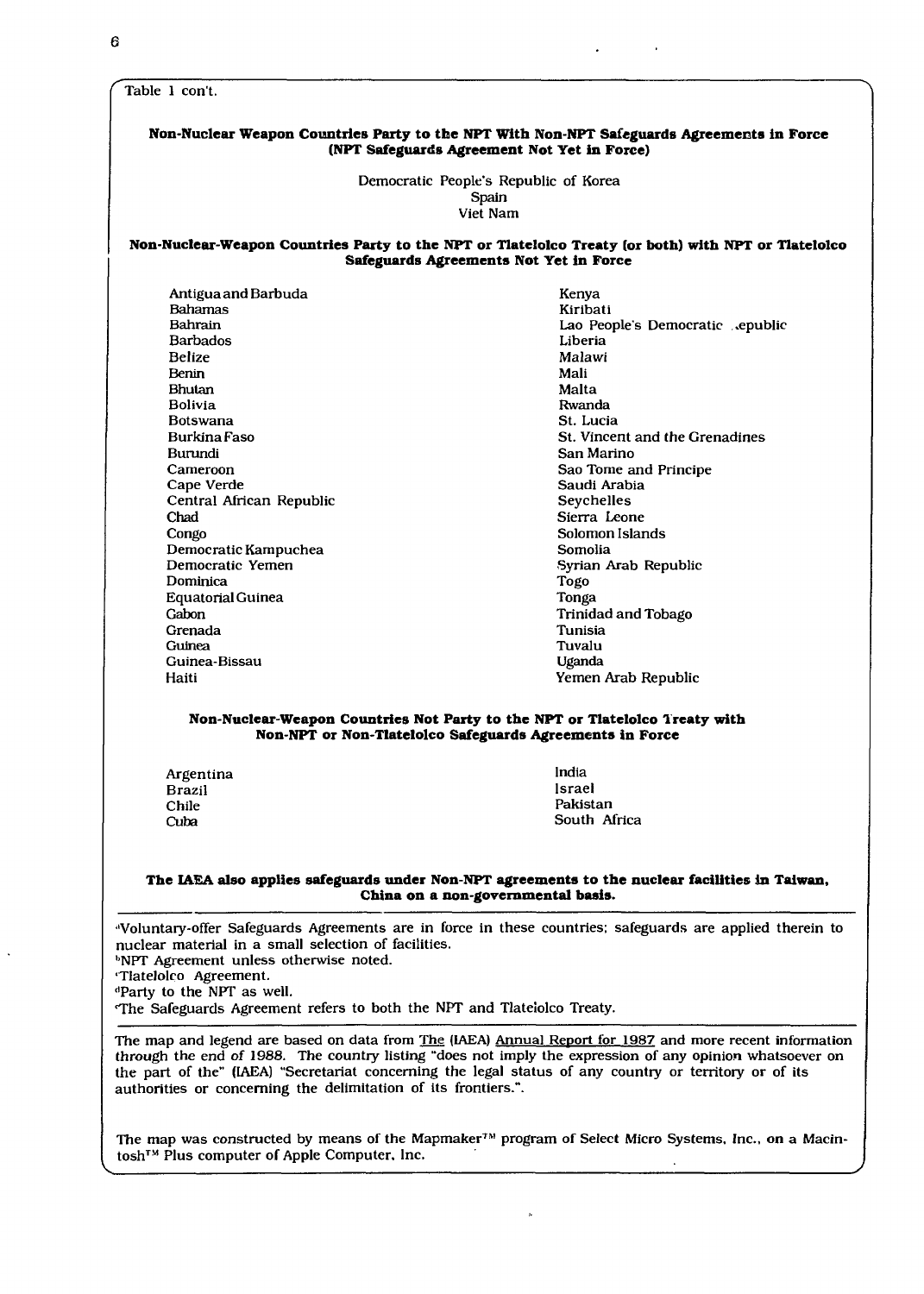regarding nuclear weapons. In addition to these points of principle, not being party to one of the treaties would be a way to keep adversaries uncertain about a country's military intentions and capabilities.

A major success of the non-proliferation regime is that no advanced industrial countries have become nuclear-weapons powers in 24 years. But this success must be tempered by the realization that several other countries have not renounced the legal right to develop nuclear weapons, and various degrees of knowledge and suspicion exist about their intentions and capabilities.

#### **The** *Non-Proliferation Treaty*

By virtue of its categorical provisions and wide acceptance, the NPT plays a key political role in the non-proliferation regime. Its wide acceptance is illustrated in Figure 4, which depicts the treaty status of countries of the world.

In part, the NPT is a bargain between three of the nuclear-weapons countries, the United States, the Soviet Union, and the United Kingdom, and countries without nuclear weapons. The former have agreed to supply peaceful nuclear technology to the latter and to pursue negotiations aimed at ending the nuclear arms race. The latter have agreed to forego nuclear weapons and to accept IAEA safeguards on all peaceful nuclear activities. Other important provisions are that all countries party to the treaty shall insist on IAEA safeguards on all exports of nuclear fuels or processing equipment. Research about nuclear energy and use of nuclear energy for peaceful purposes shall not be hindered; if anything, the treaty encourages it.

Two of these provisions deserve special comment. First, the aforementioned bargain has been partly superseded because even some countries without nuclear weapons are suppliers of peaceful nuclear technology, though this has not affected the central treaty aspects of non-proliferation and safeguards. Second, to "sweeten" the bargain by sharing the burden and possible commercial disadvantage of

safeguards, the nuclear-weapons countries have voluntarily accepted IAEA safeguards on some of their peaceful nuclear activities.

While the treaty specifies that nuclear exports should undergo IAEA safeguards, it does not say that exports should only go to countries that are themselves party to the treaty. Thus, it is a policy decision for each supplier country to decide whether it shall permit safeguarded exports to go to countries that have indigenously developed nuclear facilities not under safeguards.

#### *International Atomic Energy Agency*

The IAEA is an international organization with headquarters in Vienna, Austria. Though part of the United Nations "family" of specialized agencies, it has its own Statute, governing board, and budget. The Board of Governors is made up of representatives from its 113 member countries. Employees of the IAEA come from around the world for initially temporary posts in such areas as nuclear-reactor safety, technical assistance and cooperation based on nuclear isotopic techniques, and nuclear-power planning—as well as safeguards.

In 1987 the budget for IAEA safeguards was about \$44 million, representing about one-third of total expenditures. There were about 470 safeguards personnel, including those with administrative, developmental, and clerical responsibilities. On average, the 195 inspectors spent about 100 days in the field, with 56 of those in facilities doing actual safeguards inspections. The number of inspections was 2133 in 631 installations.<sup>3</sup> Inspectors have to do much preparation before and summary after the inspections, and the travel required to get to facilities is often lengthy. The job is, indeed, a demanding one.

Research and development (R&D) for the IAEA are carried out largely by its member countries through their national laboratories. In the United States, such R&D are conducted primarily at Department of Energy (DOE) laboratories and plants and are supported both by DOE directly as well as by the interagency

<sup>1</sup> By comparision. the Three Village School District encompassing Stony Brook. Setauket, and Old Field on Long Island, where 1 live, has a current budget of about \$66 million and employs some 550 teachers to educate 7100 students during a school year of 180 days.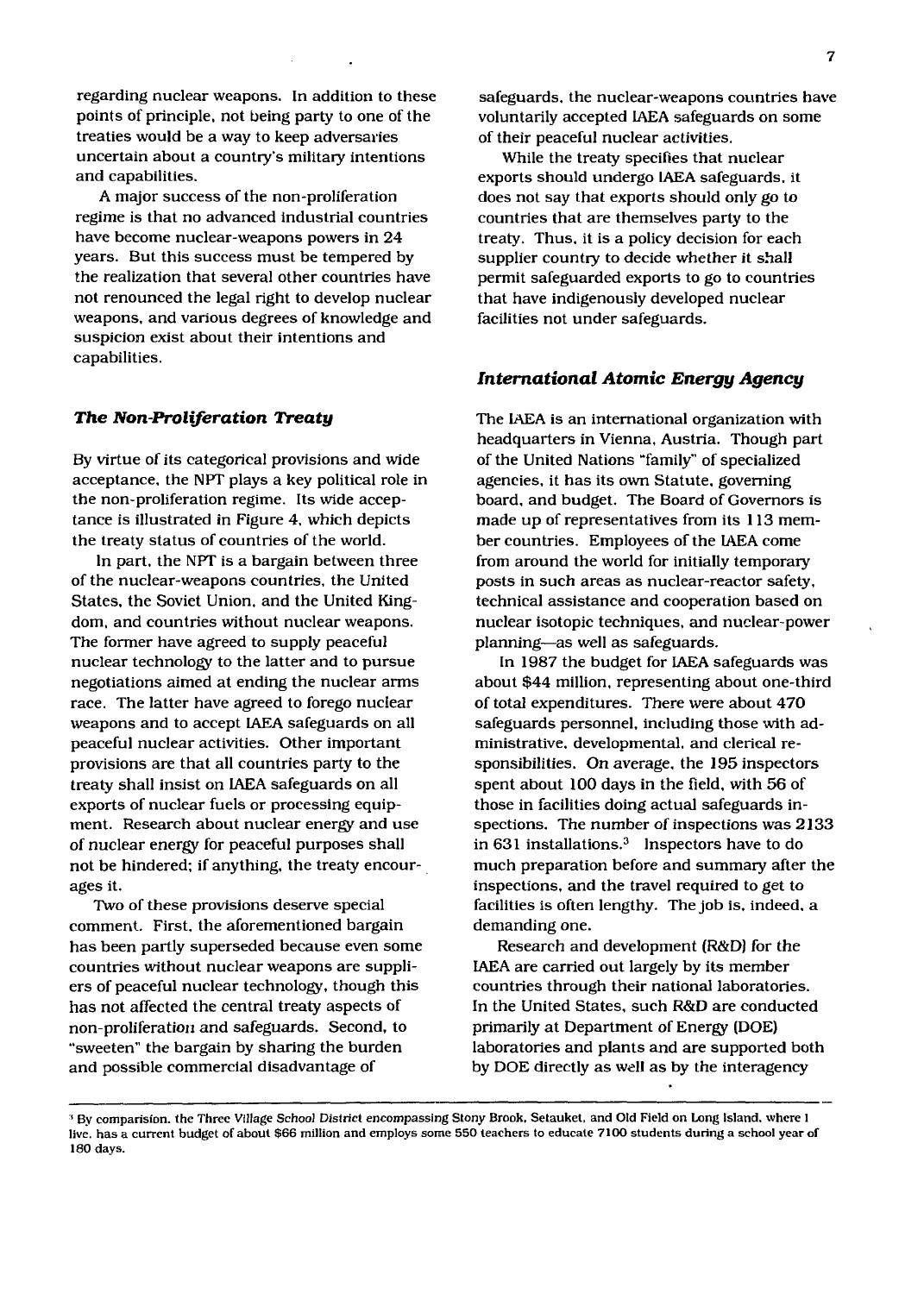Program for Technical Assistance to IAEA Safeguards. The latter involves the Department  $\cdot$ of State, DOE. the Arms Control and Disarmament Agency, and the Nuclear Regulatory Commission. My colleagues and I perform tasks for both. Though in this lecture I shall, as is customary, highlight R&D at Brookhaven, R&D of safeguards have been and continue to be a widespread effort involving other U. S. national laboratories, similar laboratories abroad, and commercial firms. There is extensive sharing of ideas and equipment and cooperative fieldtesting and demonstration of equipment and techniques.

#### *IAEA Safeguards*

Safeguards verifications conducted by the IAEA are part of a framework that devolves, in most cases, from the NPT (or Tlatelolco Treaty) and a general, full-scope safeguards agreement between each country (or group of countries in the case of Euratom) and the IAEA. The agreement, which takes the same form for all coun-

tries without nuclear weapons, provides rules for the general application of safeguards and is supplemented by facility-specific arrangements. For countries not party to the NPT. the framework devolves from a bilateral or multilateral treaty or agreement for nuclear cooperation with a supplier country and possibly the IAEA as well, and separate agreements with the IAEA that provide for generally limited-scope safeguards.

That there is a collection of negotiated agreements providing a foundation for IAEA safeguards demonstrates, at a legal level, the cooperative nature of the enterprise. At the working level, IAEA inspectors require cooperation in the nuclear facilities to conduct verification measures. These cooperative features contrast with the adversarial basis upon which the technical verification measures are designed. As Figure 5 specifies, the design goal is to detect diversion. In practice, what is usually provided is evidence that all nuclear material is accounted for. Such a technical result lends credence to the underlying political declarations.

28. (a) The Agreement should provide that the objective of safeguards is the timely detection of diversion of ci^nificant quantities of *nuclear material* from peaceful nuclear activities to the manufacture of nuclear weapons or of other nuclear explosive devices or for purposes unknown, and deterrence of such diversion by the risk of early detection.

29. To this end the Agreement should provide for the use of material accountancy as a safeguards measure of fundamental importance, with containment and surveillance as important complementary measures.

30. The Agreement should provide that

the technical conclusion of the Agency's verification activities shall be a statement, in respect of each *material balance area,* of the amount of *material unaccounted for* over a specific period, giving the limits of accuracy of the amounts stated.

(b) Section 3. The Agency undertakes to apply its safeguards system in accordance with the terms of this Agreement to all items referred to in Section 2 so as to ensure that no such item is used for the manufacture of any nuclear weapon or to further any other military purpose or for the manufacture of any other nuclear explosive device.

*Figure 5. (a) Objective of safeguards for countries subject to full-scope safeguards (from the IAEA document* "The *Structure and Content of Agreements Between the Agency and States Required in Connection with the Treaty on the Non-proliferation of Nuclear Weapons'), (b) Objective applicable to recent individual projects for countries not subject to full-scope safeguards {from the IAEA document "The Text of the Agreement of 18 September 1987 Between Chile and the Agency for the Application of Safeguards to Nuclear Material Supplied from the People's Republic of China"}.*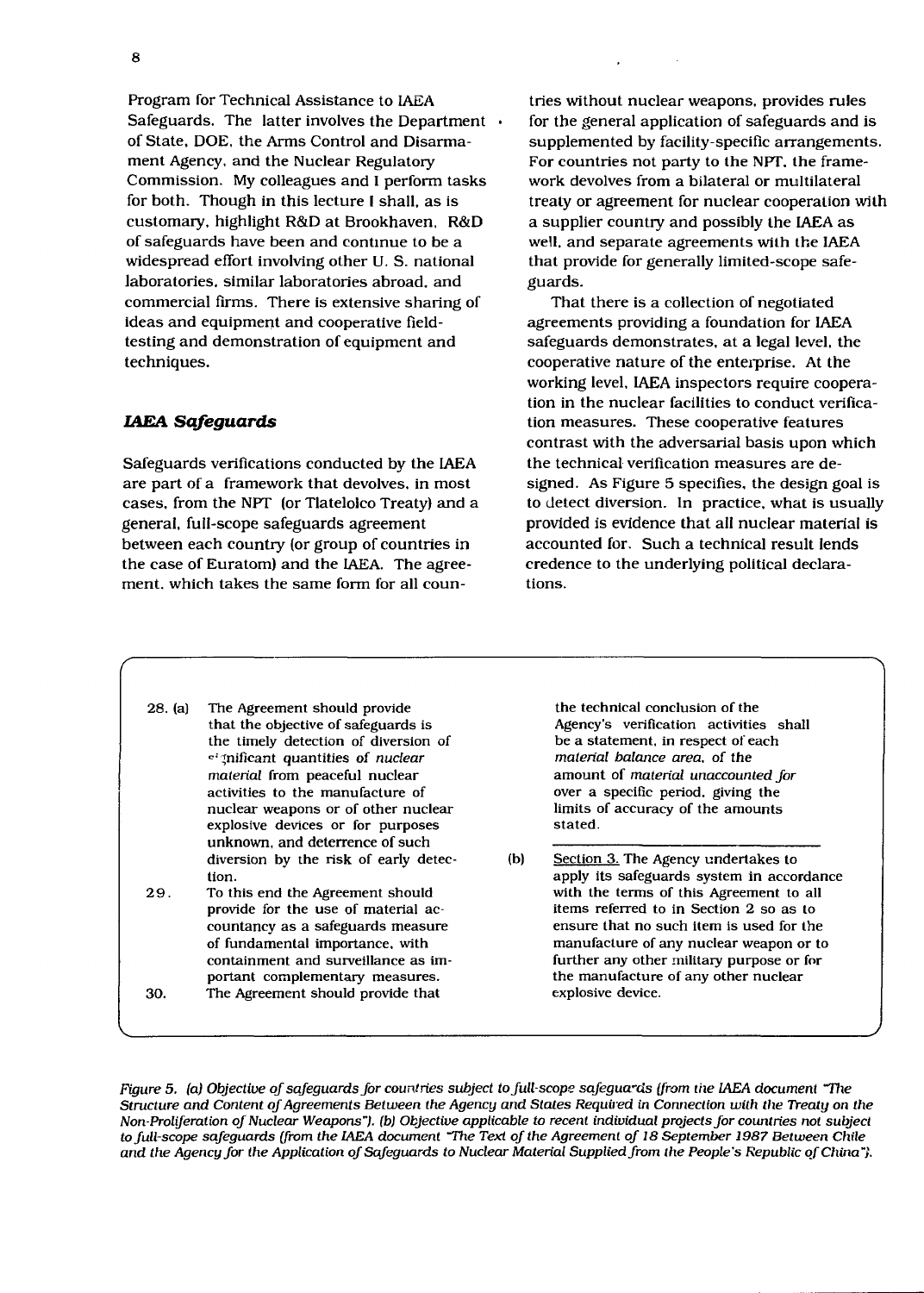

*Figure 6.* IAEA *measures for safeguards verification (based upon diagrams in* IAEA Safeguards: Introduction).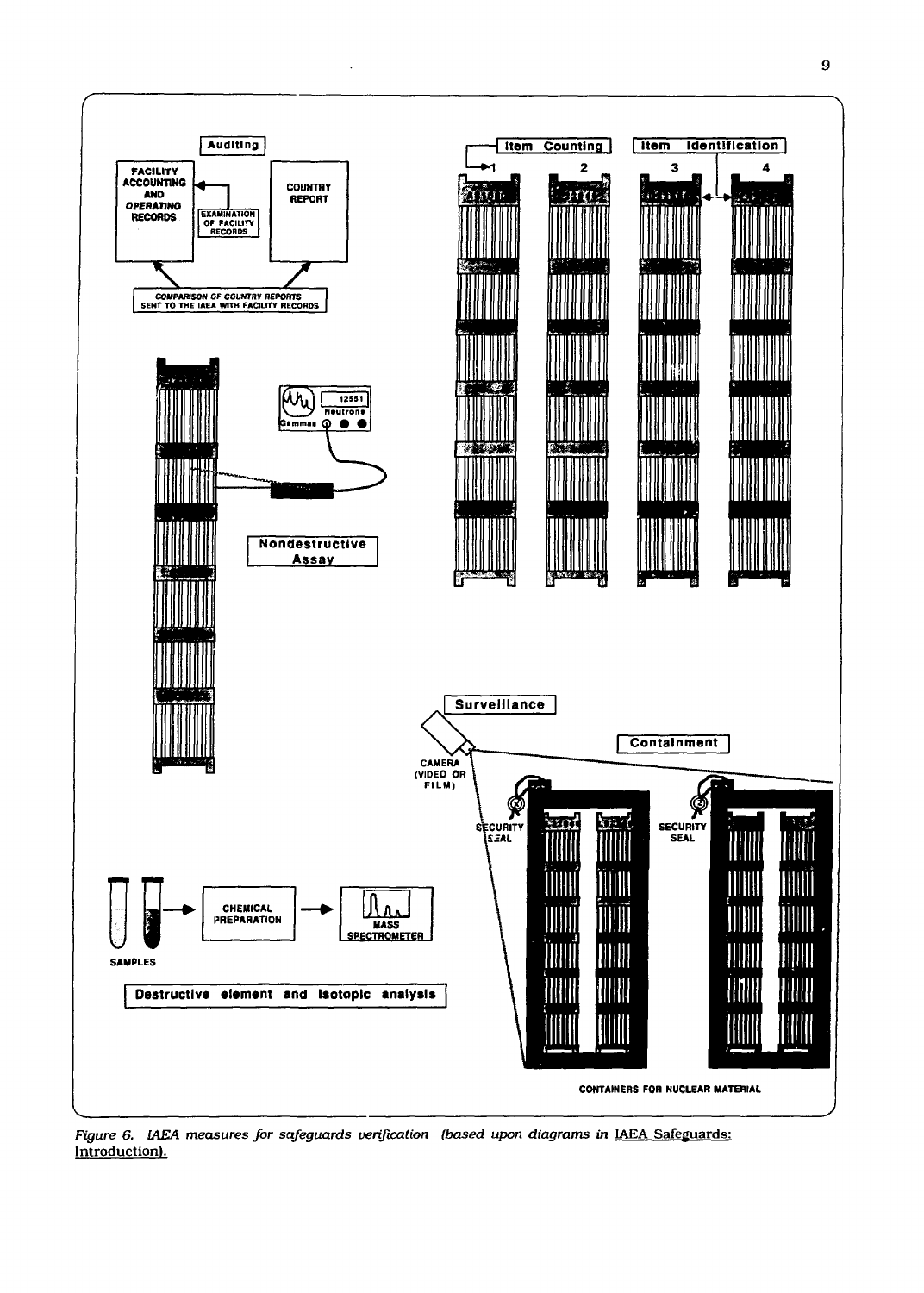Given the legal framework, the countries submit periodic reports to the IAEA on the disposition of nuclear material and on anything additional that is subject to safeguards. Then, during on-site inspections, IAEA inspectors verify the information in the countries' reports. Annually, the IAEA summarizes its findings and a substantial extract of the results is published.

In 'The Annual Report for 1987", the IAEA concluded:

In 1987, as in previous years, the Secretariat, in carrying out the safeguards obligations of the Agency, did not detect any anomaly which would indicate the diversion of a significant amount of safeguarded nuclear material - or the misuse of facilities, equipment or non-nuclear subject to safeguards under certain agreements - for the manufacture of any nuclear weapon, or for any other nuclear explosive device, or for purposes unknown... It is considered reasonable to conclude that nuclear material under Agency safeguards in 1987 remained in peaceful nuclear activities or was otherwise adequately accounted for. This statement should be seen in the light of the following observations:

(b) About 290.... mostly minor, discrepancies or anomalies were found. Ali cases were satisfactorily explained upon subsequent appraisal or investigation:...

For perspective, know that the benign conclusion for 1987 has not always been drawn. For 1981 through 1983. there were cases where the IAEA was unable to draw conclusions and so stated. Additional technical measures proposed by the IAEA were put into effect during 1983 and thereafter facilitated effective verification.

Examples of minor discrepancies or anomalies referred to in point (b) above are inconsistencies in bookkeeping and the malfunction of the IAEA's surveillance equipment.

Figure 6 illustrates the verification measures carried out by IAEA inspectors. The simplest are the bookkeeping measures of a standard audit. Next in difficulty are counts of items containing nuclear fuel. The most difficult are the actual measurements of the nuclear material, ranging from weighing plus sampling and chemical analysis to nondestructive assay. The last method encompasses heat measurements in a calorimeter for, say, pure plutonium compounds, passive neutron and gamma ray measurements of irradiated reactor fuel, and measurement of the coincident neutrons caused by the (active) neutron-induced fission of fresh reactor fuel. It is both efficient and effective to avoid remeasurements. Thus, containment and surveillance measures are also applied by IAEA inspectors to provide evidence of the continued integrity of batches of nuclear material. Containment measures include application of security seals similar to those on home utility meters, while surveillance measures include film and video cameras with adjustable frame intervals.

For power reactors and fuel-cycle facilities, inspectors carry out these measures during physical-inventory verifications, when (most) facilities are shut down and all easily accessible nuclear material is available for verification, and during interim verifications, when the facilities are in operation and less of the material is available for verification. Physical-inventory verifications typically occur once *ov* perhaps twice a year. Interim verifications take place at a frequency dependent on the safeguards significance of the material at the plant and upon the rate of processing at the plant. This frequency can Vary from quarterly inspections for a lightwater reactor to continuous, daily inspections for spent-fuel reprocessing plants.

Before many inspections, operators of the facility characterize nuclear material as to elemental and isotopic composition, so the inspector has values against which to compare the results of the verification measurements.

#### **Spent-Fuel** *Reprocessing Plant*

To understand better the nature of IAEA safeguards, consider a spent-fuel reprocessing plant. It separates the plutonium and uranium in spent reactor fuel from the highly radioactive fission products, so that the first two materials can be reused as fuel—either in thermal power reactors (Figure 2) or in fast-neutron breeder reactors. Fabrication of fuel containing plutonium takes place in special, mixed-oxide (MOX; uranium and plutonium oxides) fuel-fabrication plants. Both the Federal Republic of Germany and Japan, for example, have reprocessing plants and MOX fabrication plants that are under IAEA safeguards and have begun using recycled plutonium fuel in reactors.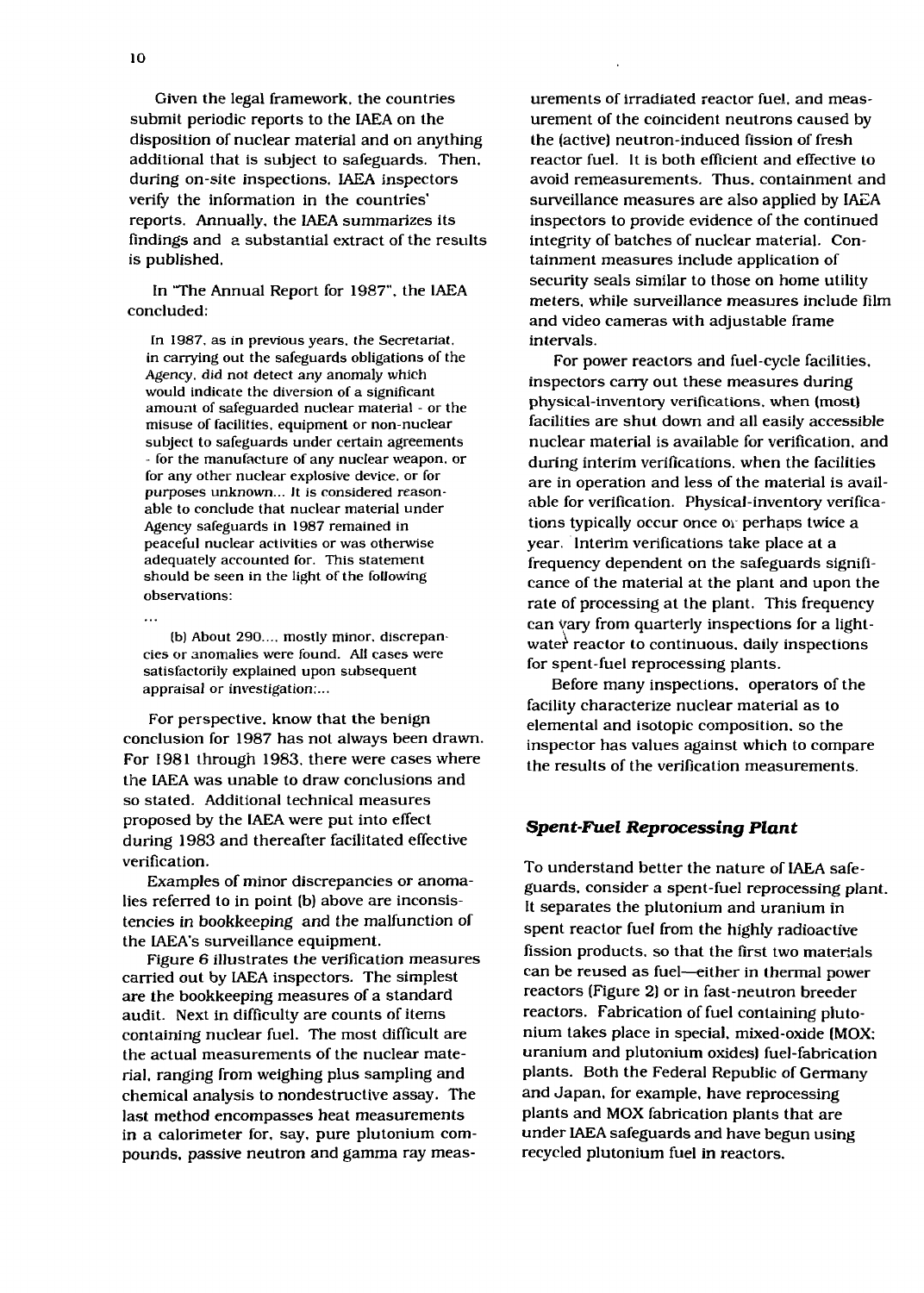Figure 7 shows the pressure vessel of a pressurized-water reactor with the fuel assemblies inside. A typical assembly is 4.07 meters long and 21 centimeters on a side and weighs 620 kilograms, of which 423 kilograms is the initial fuel load of uranium (plus plutonium in the case of fresh MOX fuel); the form of the fuel is ceramic oxide pellets contained in 264 long, thin, hollow cladding rods of a zirconium alloy.

After irradiation in a reactor core for several years, the "spent" fuel assemblies are removed and stored in a pool for another few years at the reactor facility to permit some decay of the radioactivity and fall in heat production. Then they may be transported to a reprocessing plant in heavily shielded casks and stored again in a pool before reprocessing.



*Figure 7. Core of a pressurized-water reactor showing the fuel assemblies (courtesy of the Westinghouse Electric Corporation).*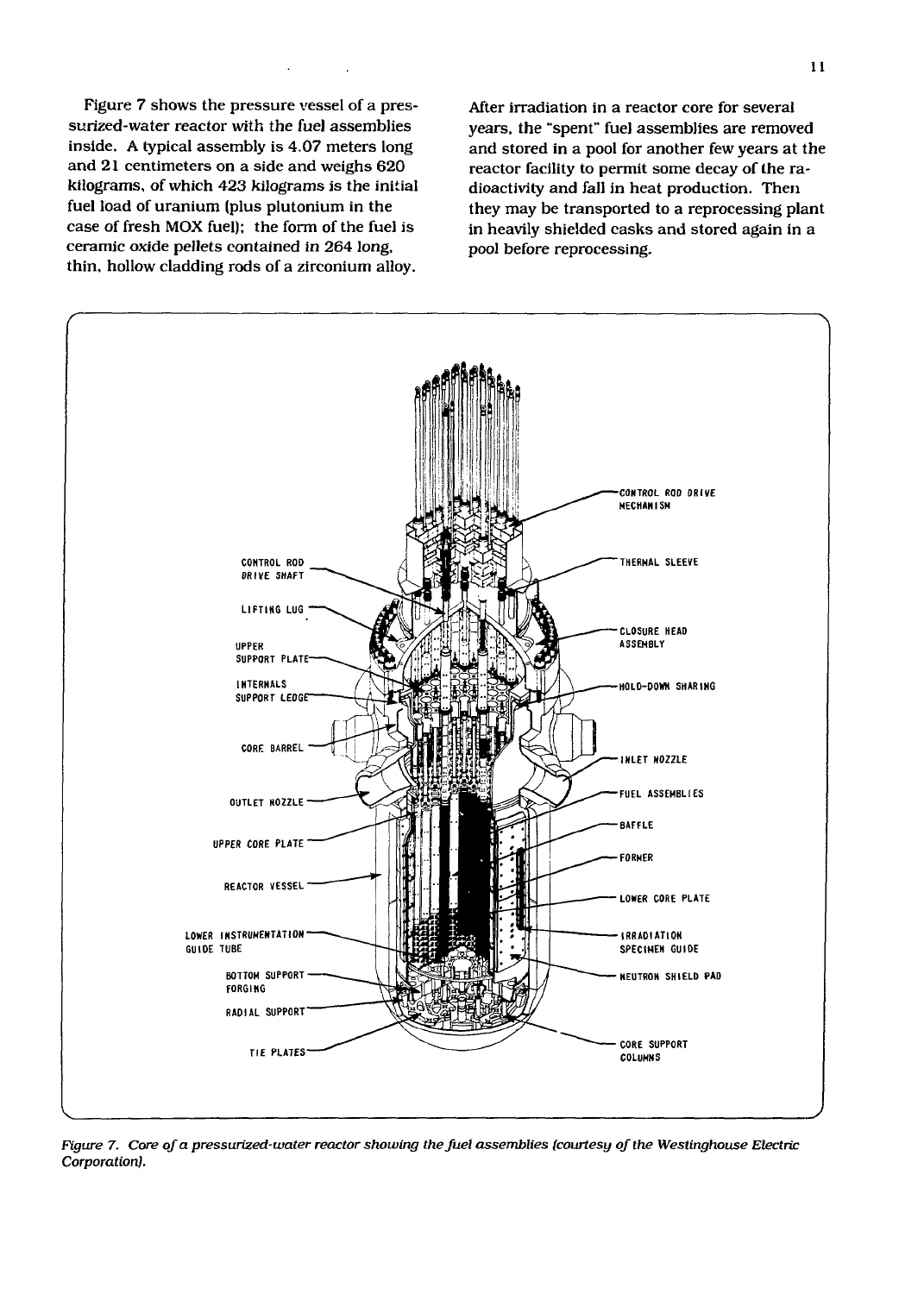**12**

ļ

An irradiated-fuel reprocessing plant is a highly complex chemical plant with a maze of tanks and pipes. For safety reasons with respect to chemical toxicity. nuclear criticality, and radiation, it must be built with thick, radiation-resistant walls and designed as much as possible for remote maintenance. Figure 8 shows a schematic diagram of the major operations of such a plant according to the "Purex" (plutonium-uranium extraction) process.

In brief, after interim storage in a pool.

#### *Reprocessing-Plant Safeguards*

Because of the expected operation of large new reprocessing plants, safeguards measures for reprocessing plants continue to be actively developed. Given this caveat, consider the general procedures that the IAEA would follow in applying safeguards to such an operation. Some procedures take place frequently, as fuel is processed; others occur infrequently, during plant shutdowns.



*Figure 8. Schematic diagram of a spent-fuel reprocessing plant.*

assemblies are sheared into small pieces. The chopped pieces are then immersed in nitric acid to dissolve the fuel, while the cladding is removed as waste. After dissolution, the fission products are removed in a solvent extraction stage, leaving uranium and plutonium. Subsequently, the uranium and plutonium are separated from each other in partition stages, and finally, these two products are purified and concentrated. The uranium is typically converted to a solid oxide powder in the reprocessing plant itself, while the plutonium is converted from nitrate solution to oxide powder in a separate processing area.

First, the inspectors audit the facility records and compare them with reports sent to the IAEA.

Next, they verify the calibration of measurement equipment, their own as well as plant equipment whose data are crucial to safeguards, particularly equipment for measuring tank volumes.

Given calibrated tanks, the inspectors verify the flow of plutonium and uranium through the plant by determining the amounts in the feed to and products and wastes from the process. These amounts are calculated by multiplying the solution volume times the nuclear material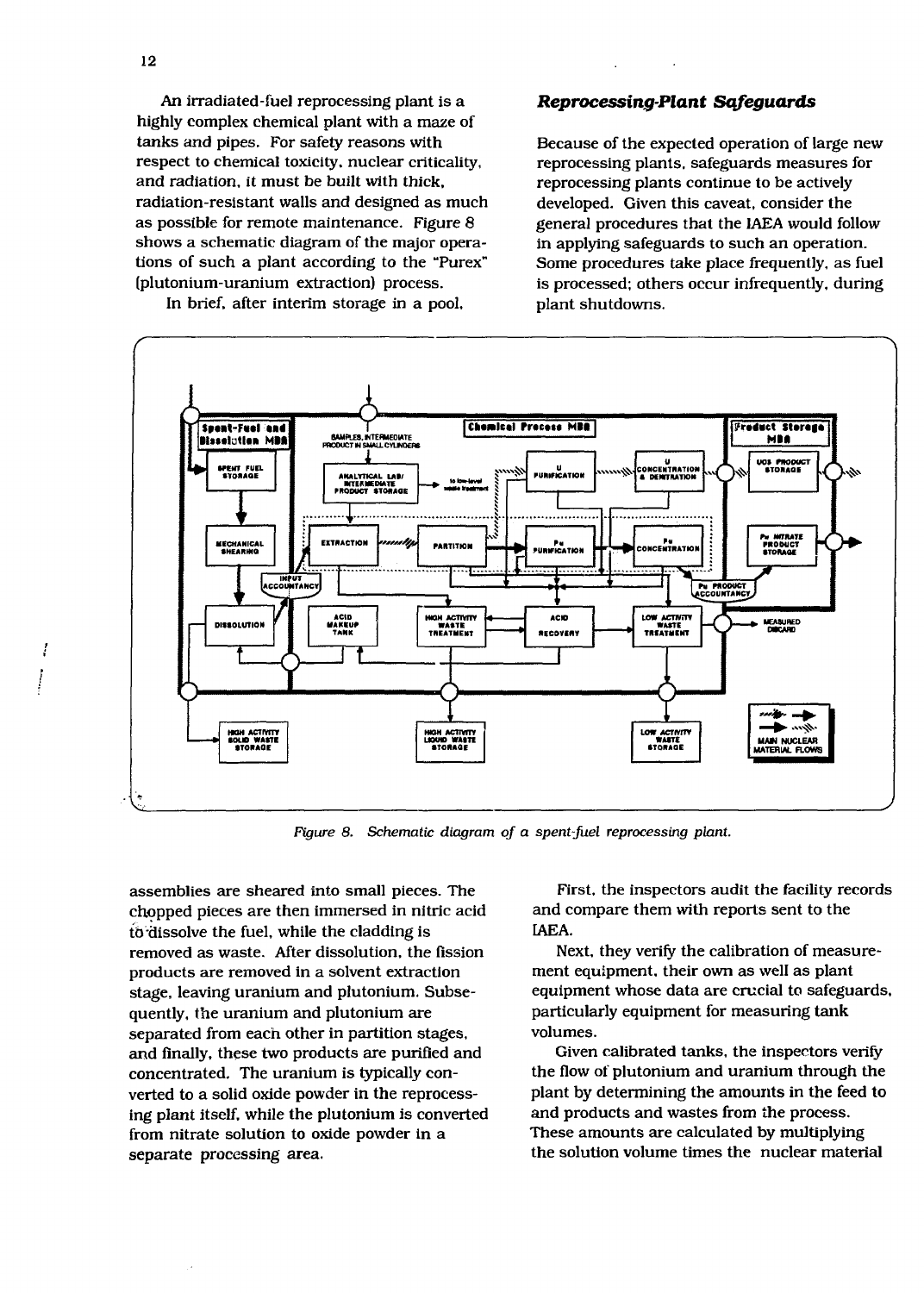concentration. The concentration is verified either by analytical chemical analysis in Vienna of samples of process solutions given to the IAEA inspectors by the plant operators, or by nondestructive assay of the samples in instrumentation installed at the plant but subject to control or careful check by the IAEA . For solid uranium product, a weighing substitutes for a volume measurement. In addition to its own Safeguards Analytical Laboratory in Vienna, the IAEA has access to a Network of Analytical Laboratories worldwide. To complement these flow measurements, inventory measurements would also be done once or twice per year after the plant's process equipment is flushed clean and the residual inventory of nuclear material confined to a small number of tanks.

This set of measurements leads to the notion of material balance (Figure 9). This balance encompasses all the flows entering and leaving the plant during a delineated period, as well as inventories taken at the beginning and the end of this material-balance period. Since all measurements are of limited accuracy and precision, the result of the material balance, the "material unaccounted for" (MUF), is not zero even in the absence of such confounding factors as small amounts of material adhering to pipes and vessels, let alone diversion. The MUF value plus other indicators are then appraised for both statistical and safeguards significance.

#### **NUCLEAR MATERIAL UNACCOUNTED FOR (MUF)**

#### **+ BEGINNING INVENTORY**

- + ADDITIONS TO INVENTORY (E.G., **BISSOLVED FUEL)**
- **ENDING INVENTORY**
- **REMOVALS FROM INVENTORY (E.G., Pu AND U. PRODUCTS AND PROCESS WASTE)**



*Figure 9. Material balance for the chemical process of a spent-fuel reprocessing plant.*

In addition to the inventory verifications that take place at the beginning and end of a material-balance period, interim inventory verifications not involving a cleanout take place even more frequently. At all inventories, seals on containers of nuclear material and on safeguards equipment are checked (see Figure 6) and surveillance equipment serviced and records reviewed, as appropriate.

Finally, while the inspectors do discuss their work with the plant personnel, particularly to resolve any minor discrepancies that are uncovered, they bring any significant anomalies to the attention of IAEA management promptly, in addition to summarizing the results of their inspections. The final conclusions on safeguards applied to the nuclear material at the reprocessing plant depend on the results of the totality of safeguards measures, including attempts to resolve discrepancies and anomalies.

#### *Liquid Volume Determinations*

An important contribution by Brookhaven to reprocessing-plant safeguards was the development, by Sylvester Suda, of the computer-controlled electromanometer system for determining the volume of liquid in a tank. He and Bernard Keisch first demonstrated the system at the Tokai Reprocessing Plant in Japan as part of a multinational safeguards R&D program. This system was later reproduced elsewhere for operational and safeguards purposes. It improved the precision of volume measurements of dissolver feed to and of plutonium nitrate product from reprocessing plants from about 1.0% to 0.1% compared to measurements previously made by reading liquid manometers by eye. Improvements of this sort help to reduce the overall uncertainty of measurement.

Consider the tank in Figure 10. Though it is not shown in the diagram, an actual tank at a reprocessing plant is likely to be replete with pipes and guides and slablike rather than circular in cross section. The problem is to determine the liquid level in the tank, which is found from the relation:

Pressure = Density x Depth x Gravitational acceleration g.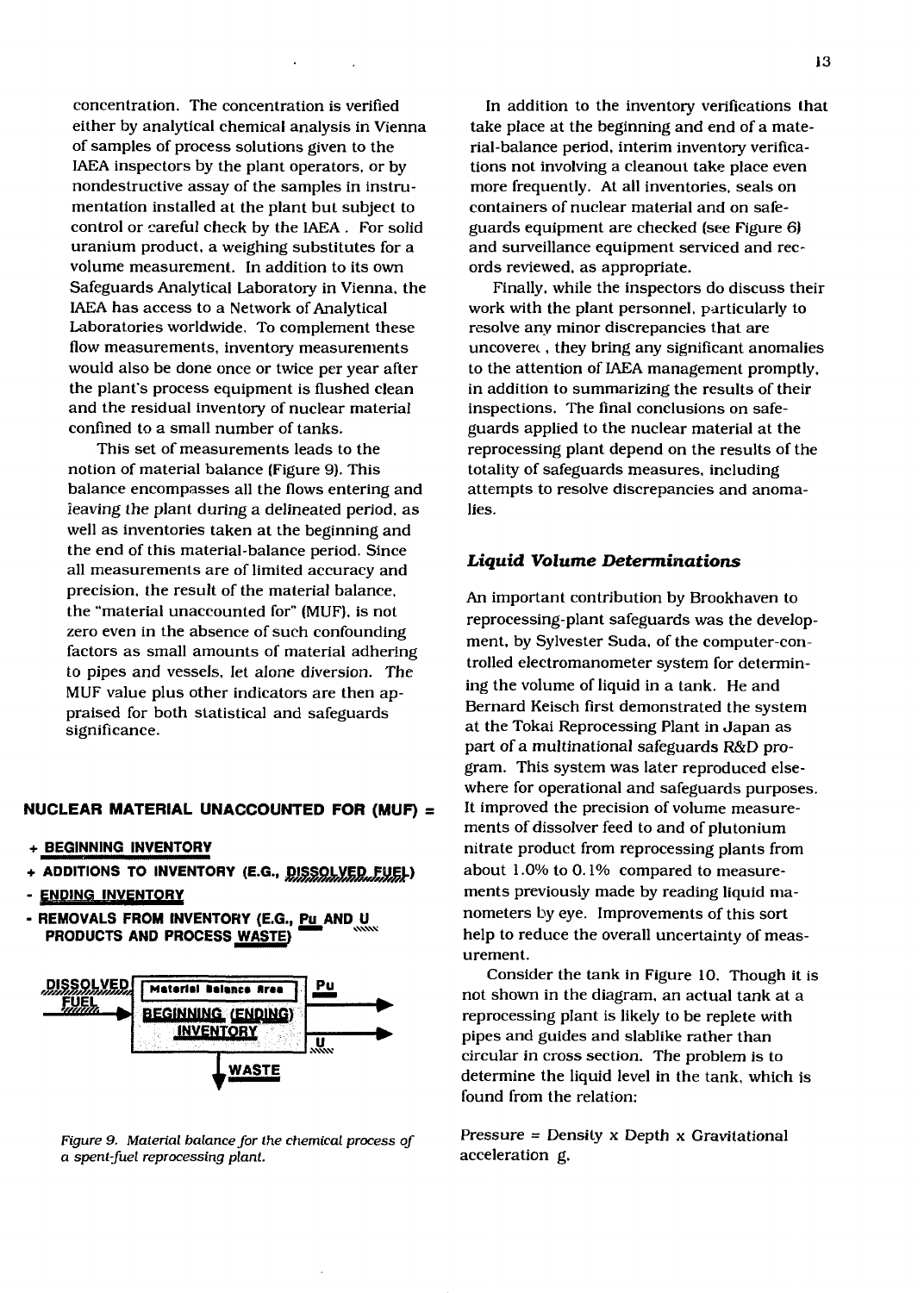The volume is then obtained by reference to the carefully but infrequently conducted calibration procedure of filling the tank incrementally with known volumes and measuring the changes in level.

To understand how the electromanometer system works, notice the three bubbler probes (pipes) within the tank (Figure 10). Nitrogen gas flows out of the probes at a pressure just sufficient to maintain bubble formation; this pressure is monitored, with the vapor pressure above the liquid surface serving as a general reference. Given that the liquid level is above the end of the middle probe's opening, the liquid density is found from the pressure difference between the gas in it and that in the bottom probe, whose depth difference is precisely known. Then the liquid level above the bottom probe is calculated from the pressure difference between it and the reference probe.

The pneumatic scanner shown in Figure 10 routes gas at the reference pressure above the liquid to the single electromanometer. One system can service more than one tank. The heart of the electromanometer, shown in Figure 11, is a coiled quartz Bourdon tube that untwists when a gas, whose pressure differs from



*Figure 10. Schematic diagram of the pneumatic part of the electromanometer system for measuring liquid levels in tanks (based upon a diagram in S.* Suda. "An *Automated System for Volume Measurements in Accountancy Tanks," a paper given at the 1st Annual Symposium on Safeguards and Nuclear Material Management of the European Safeguards Research and Development Association).*

the reference pressure, fills it. The movement is sensed optically and nulled magnetically. Given a calibration, a very accurate measurement of the current required to null the untwisting yields the pressure. Computer control of the electromanometer system has two great advantages. First, the pressure can be measured at very frequent intervals and provides a detailed picture of the filling and emptying of tanks, as Figure 12 shows. Second, IAEA inspectors can load their own computer program to help ensure the veracity of the results.



*Figure 11. Schematic diagram of a Bourdon tube electromanometer (based upon a diagram in S. Suda, "An Automated* System *for Volume Measurements in Accountancy Tanks." a paper given at the 1st Annual Symposium on Safeguards and Nuclear Material Management of the European Safeguards Research and Development Association).*

#### *Advanced Safeguards Approaches*

Let me turn now from traditional safeguards methods to advanced approaches. The impetus to consider them is the growth in nuclear material under safeguards and the complexity and automated character of the facilities handling it. Figure 13 exhibits one aspect of the growth: the amount of especially sensitive nuclear material under safeguards as a function of time. While the plutonium contained in spent reactor fuel is extremely abundant, of greater concern is the increasing amount of separated plutonium destined for recycle fuel in reactors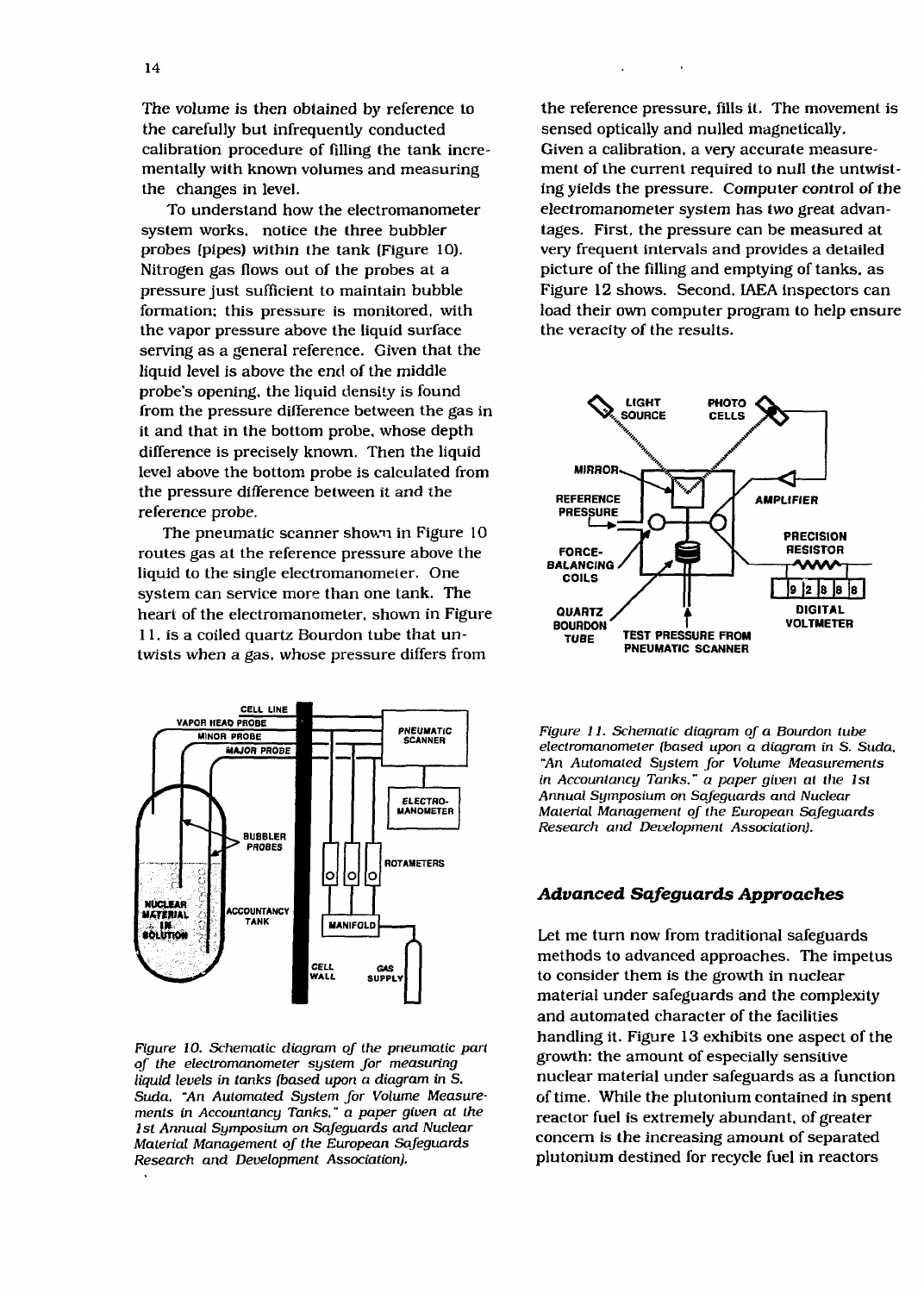

*Figure 12. Simulated results from an automated electromanometer of liquid level in a tank in a reprocessing plant (based on a graph in the IAEA monograph* TASTEX: Tokai Advanced Safeguards Technology Exercise).

(see Figure 2). Another measure of this growth is the effort applied for safeguards by the IAEA: 3985 inspection days in 1980, 6599 in 1984, and 9556 in 1987. Despite the difficulties in the nuclear industry in the United States, the nuclear industries in other countries continue to develop. Thus, the trend in inspection effort, met in part by more inspectors, would continue were it not for budget limitations. This trend is an additional factor spurring the development of advanced approaches.



*Figure 13. Approximate amounts of plutonium and flighty enriched uranium subject to IAEA safeguards except that safeguarded voluntarily according to agreements with nuclear-weapons countries (based upon data from* IAEA Annual Reports).

The growth increases the burden on the IAEA to carry out safeguards while the complexity and automation of new facilities increases the difficulty in applying standard measures, particularly those based on sampling and analysis. The development and use of nondestructive assay devices and containment and surveillance equipment continue to improve the efficiency and effectiveness of safeguards. Ideally, advanced safeguard approaches would do so in additional ways. The advanced approaches I shall discuss are the zone approach and randomization. Though both show promise for particular situations, they must be tested to ensure their practical utility—just as are traditional measures.

#### *Zone Approach*

Since the basic political undertaking in the NPT is made by countries, one could argue that there is no fundamental need to verify the material balance individually for each nuclear facility in the countries. Verification of the balance for groups of facilities or, indeed, for the totality of facilities in each country as a single group, might be acceptable. (This notion only applies to countries where all of the facilities, or at least all of those in the prospective groups, are under safeguards.) To the degree possible, it is most efficient to apply this concept to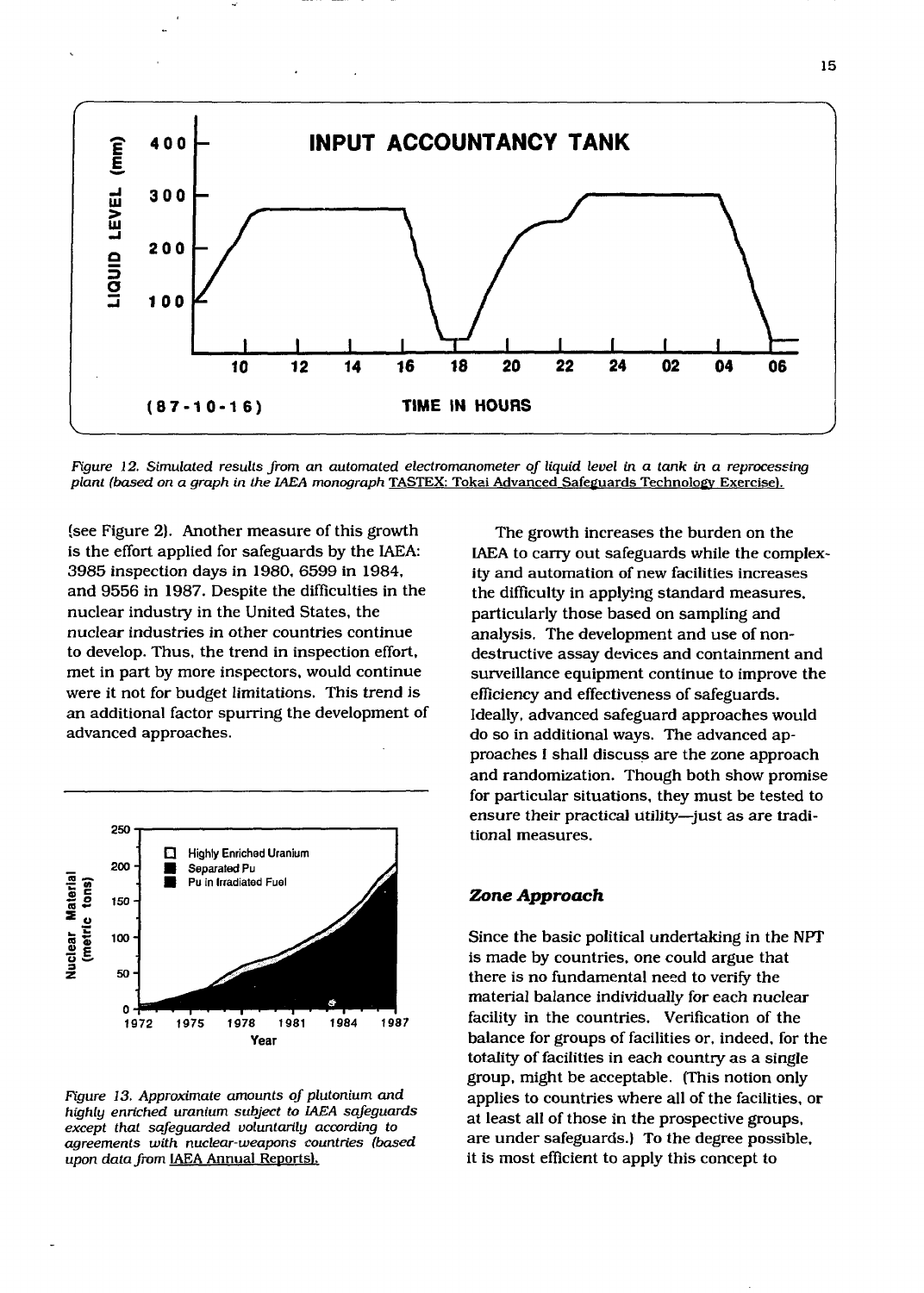facilities handling nuclear material of similar safeguards significance. Thus, the fuel cycle in Figure 2 encompasses zones for natural or lowenriched uranium, irradiated reactor fuel, and separated plutonium. Although the IAEA currently takes account of certain aspects of a country's entire fuel cycle in carrying out its verifications, in the present context I shall refer to the existing approach as a "facility-oriented" approach in contrast to the "zone approach".

The first main feature of the zone approach is that flows of nuclear material would only be verified if they cross a zone boundary. Flows between facilities within the zone would not be verified, though the countries would still report them. The second important feature is that physical-inventory verifications for all of the facilities within the zone would be conducted simultaneously or nearly so, e.g., during a single week. These features are tantamount to treating the facilities within the zone as a single facility with a single verified material balance.

The IAEA has begun applying one key feature of the zone approach to the fresh-fuel facilities of the nuclear fuel cycle of Canada, whose reactors rely on uranium of natural enrichment. The feature applied is nearly simultaneous physical-inventory verifications at these facilities.

William Higinbotham and I studied the approach for the fresh-fuel facilities of a nuclear fuel cycle whose reactors use lowenriched uranium fuel. Figure 2 illustrates the facilities in this zone and the flows of nuclear material among them. We assumed that all of the enrichment occurs in another country, so we did not introduce the complication of an enrichment plant. Theodor Teichmann and I are extending the work to the zone of facilities handling separated plutonium.

Table 2 shows the main result of the work on the low-enriched-uranium zone. There is a significant decrease in the inspection effort required for IAEA safeguards verifications from the most intensive facility-oriented approach to the maximal use of the zone approach, with several variations having intermediate requirements. The figures relate to a zone with one conversion plant (uranium hexafluoride to uranium oxide), three lowenriched-uranium fuel-fabrication plants, and 21 reactors. The figures do not include the

#### **Table 2**

#### **Inspection Effort for Different Safeguards Approaches Applied to the Low-Enriched-Uranium Zone**

|                                             | Effort           |
|---------------------------------------------|------------------|
| Safeguards Approach                         | (Inspector-Days) |
| Maximal Facility-Oriented <sup>®</sup>      | 770              |
| International Flow Unverified               | 713              |
| Intermediate Facility-Oriented <sup>1</sup> | 617-644          |
| Zone <sup>r</sup>                           | 488-548          |

"Verifications of uranium oxide flow at shipper and receiver.

<sup>b</sup>One verification of the uranium oxide flow. 'No verifications of the uranium oxide flow.

inspection effort for facilities in other zones, nor do they include savings in travel if most flow verifications at a given type of facility are eliminated.

The effort savings suggested by Table 2 accrue to the IAEA. But there would generally be equivalent savings for the facilities under safeguards, because IAEA inspectors are often escorted by facility representatives. However, since the current approach of the IAEA involves the intermediate facility-oriented approach in Table 2, the extreme savings indicated are not realizable by either side.

While the zone approach permits inspection with less effort than does the facility-oriented approach, there is a concomitant loss of verified information about the location of nuclear material. Instead of the verified material balances applying tc each facility, there would instead be a single verified material balance applying to the zone as a whole.

It is by no means clear whether the absence of verified location information inherent in the zone approach is a significant problem, especially for natural or low-enriched uranium having relatively low safeguards significance. Such material could not be used to make a nuclear weapon without further enrichment or nuclear transmutation plus reprocessing.

Analysis of the zone approach for plutonium facilities may not show savings in inspection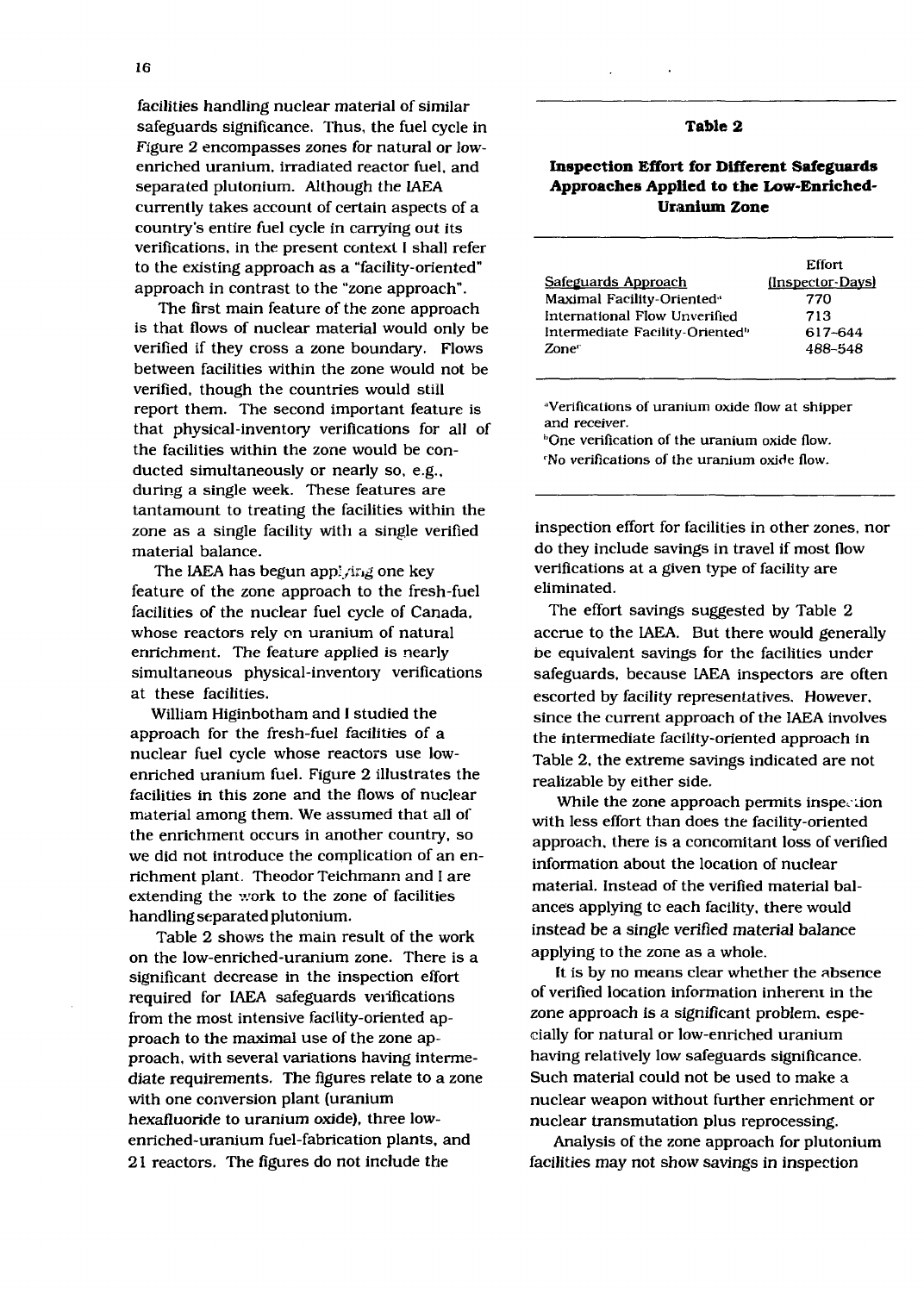effort similar to the savings found for facilities processing low-enriched uranium. The basic reason is that plutonium has high safeguards significance and requires more frequent safeguards inspections according to current IAEA goals.

#### *Randomization*

Randomization has always played a role in safeguards measures, but its traditional use has been in selecting a sample of items from a larger population at an inventory for verification. A properly chosen and verified random sample will lead to safeguards conclusions that are statistically valid.

In more advanced applications of randomization, the population from which a sample is drawn can be a set of inspection activities, a group of facilities, or a group of inspections at a

single facility. These various possibilities have been under study at several institutions. The one I shall describe was investigated for uranium enrichment plants by David Gordon and Jonathan Sanborn, and has potential application elsewhere in the nuclear fuel cycle. Of key importance in any such application is that the conditions for randomization be met: the entire population must be subject to selection and the items chosen must not be altered or their characterization changed on the basis of the selection.

Uranium hexafluoride, the working material for commercial enrichment plants, is transported in large cylinders. Figure 14 shows one being weighed by an IAEA portable system, a lower-capacity version of which was developed in part by Anthony Fainberg. Enriched product cylinders are filled sequentially at these plants. Suppose that IAEA inspectors, subject to limits on the total effort they expend at each plant.



*Figure 14. Uranium hexajluoride cylinder being weighed by a portable load-cell-based weighing system developed Jor IAEA inspectors (photo Jrom J. N. Cooley and T. J. Huxford, "Demonstration and Evaluation of the 20-Ton-Capacity Load-Cell-Based Weighing System. Eldorado Resources, Ltd.". courtesy of Martin Marietta Energy Systems).*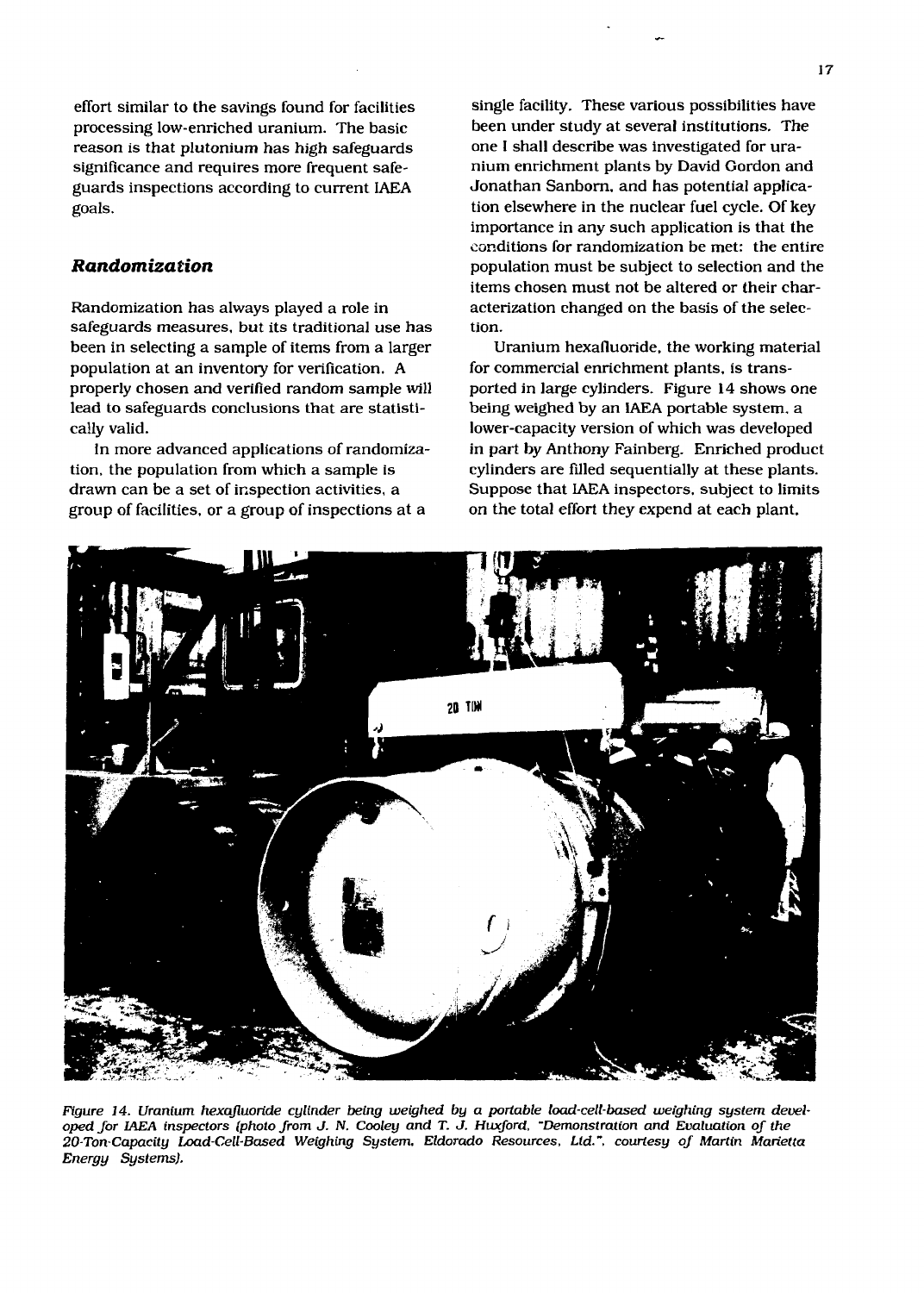can visit at any time they wish. What is their best strategy for verifying the content of the cylinders, or. conversely, for detecting cylinders with less product than is specified ("defected" cylinders)?

To find the solution, suppose that the problem is predominantly one of determining the probability that any given cylinder is present during an inspection. By assumption, the complementary probability that a cylinder is selected for



*Figure 15. Schematic diagram of the timing situation for verification of uranium hexafluoride cylinders at an enrichment plant.*

verification during an inspection and any defect detected is 0.90. The overall defect detection probability is their product.

Figure 15 illustrates the situation. The cylinders take a certain time to fill and, by arrangement, remain at the plant for an additional time to permit verification. Inspectors visit the plant at regular intervals and stay for a fixed period. In terms of the other time parameters, it is possible to calculate how often the inspectors must visit to have an opportunity to check every product cylinder, if, instead, they conduct each visit with a probability less than one, so that the expected number of visits per year is less than in the case of full coverage, then the probability of encountering any given cylinder during an inspection will itself be less than unity.

The solution to this problem for a reasonable set of parameter values is depicted in Figure 16. The detection probability appears there as a function of cylinder residence time for two different inspection rates and for three different durations of inspection. Notice that, for many values of the residence time, the wiser strategy is to make frequent short inspections; one caveat in the real situation is that travel time to the plant would also play a role. Nevertheless, the graph does show vividly two central features of a randomization approach: what detection probabilities are achievable at what cost in inspection resources. The analysis thereby provides a way to compare different strategies.

#### *Appraisal*

With this review of IAEA safeguards as background, what is a reasonable appraisal of this feature of the non-proliferation regime? I list in Table 3 a spectrum of possible opinions on their



*Figure 16. Results of the analysis of verification of uranium hexafluoride cylinders according to a randomization approach. Dashed lines give results for 20 inspections annually and solid lines, for 12 inspections annually. Within each set. detection probabilities for inspections of 5.3. and 2 days are graphed.*

role. At one end of the spectrum is the feeling that the mere political commitment of the NPT is sufficient to forestall proliferation among countries party to the treaty—so that technical safeguards are completely unnecessary. At the other end is the belief that the NFT political commitment plus technical safeguards are irrelevant - no matter how well applied. The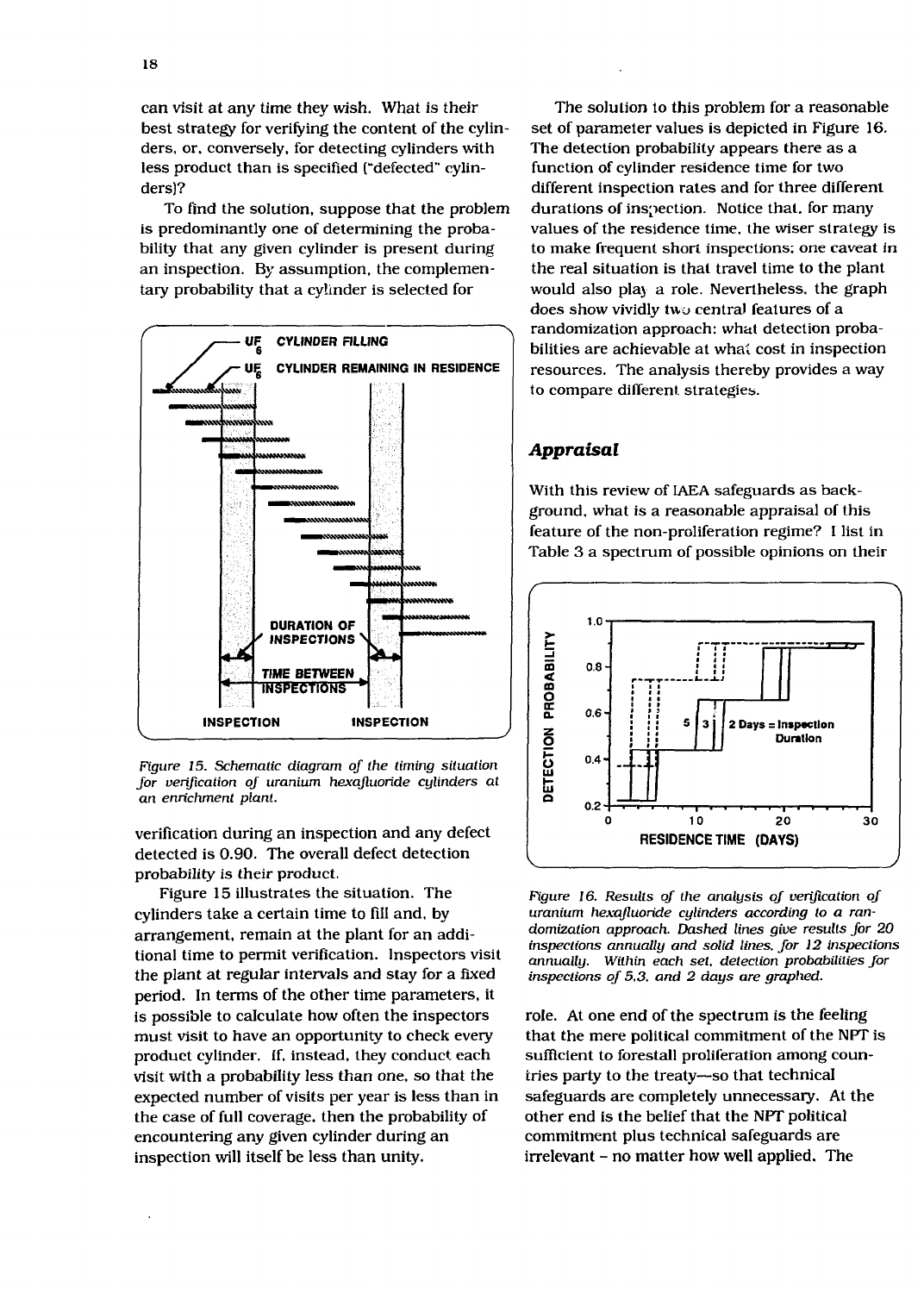rationale here is that a country can simply renounce the treaty or, according to the Treaty's provisions, can withdraw from it after three months" notice if extraordinary events related to the Treaty's purview jeopardize the country's supreme interests. Intermediate positions differ in the value ascribed to IAEA safeguards and the ability to continue improving their technical effectiveness.

#### **Table 3**

#### **Spectrum of Possible Opinions on the Role of Safeguards in Countries Party to** the NPT<sup>\*</sup>

The NPT political commitment is sufficient.

Audits and inspector presence are sufficient complements.

Routine, constantly improving independent verification must supplement auditing.

The technical promise of routinely applied safeguards will never be achieved in practice.

Safeguards could never be sufficiently foolproof.

The NPT and safeguards are irrelevant,

("or equivalent treaty)

I feel that the role of safeguards is summarized by the third of the range of opinions in Table 3. Given the importance of the nuclear industry to many countries, safeguards verifications carried out by the IAEA serve the world well in providing evidence about the peaceful uses of nuclear energy and maintaining a capability to detect and deter diversions of nuclear material. These safeguards verifications are accepted by many countries as important confidence-building measures, even though they represent a dimunition of national sovereignty. By no means perfect, the measures are continually improving. But they require sustained political and financial support and cooperation from facility operators as the number of nuclear facilities and their complexity increase. As a practical matter, the safeguards role of the IAEA would be difficult to replace.

Finally, the most significant aspect of the nuclear-proliferation problem lies outside the

purview of IAEA safeguards. Namely, several key countries (see Figure 4) have so far declined to become party to the NPT or equivalent treaty, so have not renounced the right to develop or acquire nuclear weapons. Inducing these countries to do so and permit IAEA safeguards on all of their nuclear materials is a worthy foreignpolicy goal.

#### *Acknowledgments*

My work in international safeguards during the past nine years has virtually always involved joint efforts. I am grateful to the members of the Technical Support Organization in Brookhaven's Department of Nuclear Energy, particularly William Higinbctham, for their work with me as well as for some direct assistance on this lecture and the figures. Others also helped on this manuscript and with figure preparation. I also acknowledge those members of the larger national and international communities in this discipline with whom I have collaborated and from whom I have learned.

Previous Brookhaven Lectures in the same general area as mine were: "Limiting the Nuclear Club", by Herbert Kouts, #85, June, 1969; "Nuclear Material Safeguards", by William Higinbotham, #138, September, 1976; and "National Laboratories in Support of International Safeguards", by Leon Green, #178, November, 1980.

Many of the figures in the text were generated on a Macintosh computer system with the following software: MapMaker (Select Microsystems), MacDraw (Claris), and Cricket Graph (Cricket Software).

#### *Suggestions for Further Reading*

A. General Material

1. "The International Atomic Energy Agency and World Nuclear Order", 1987. Lawrence Scheinman, Resources for the Future. Washington, D.C.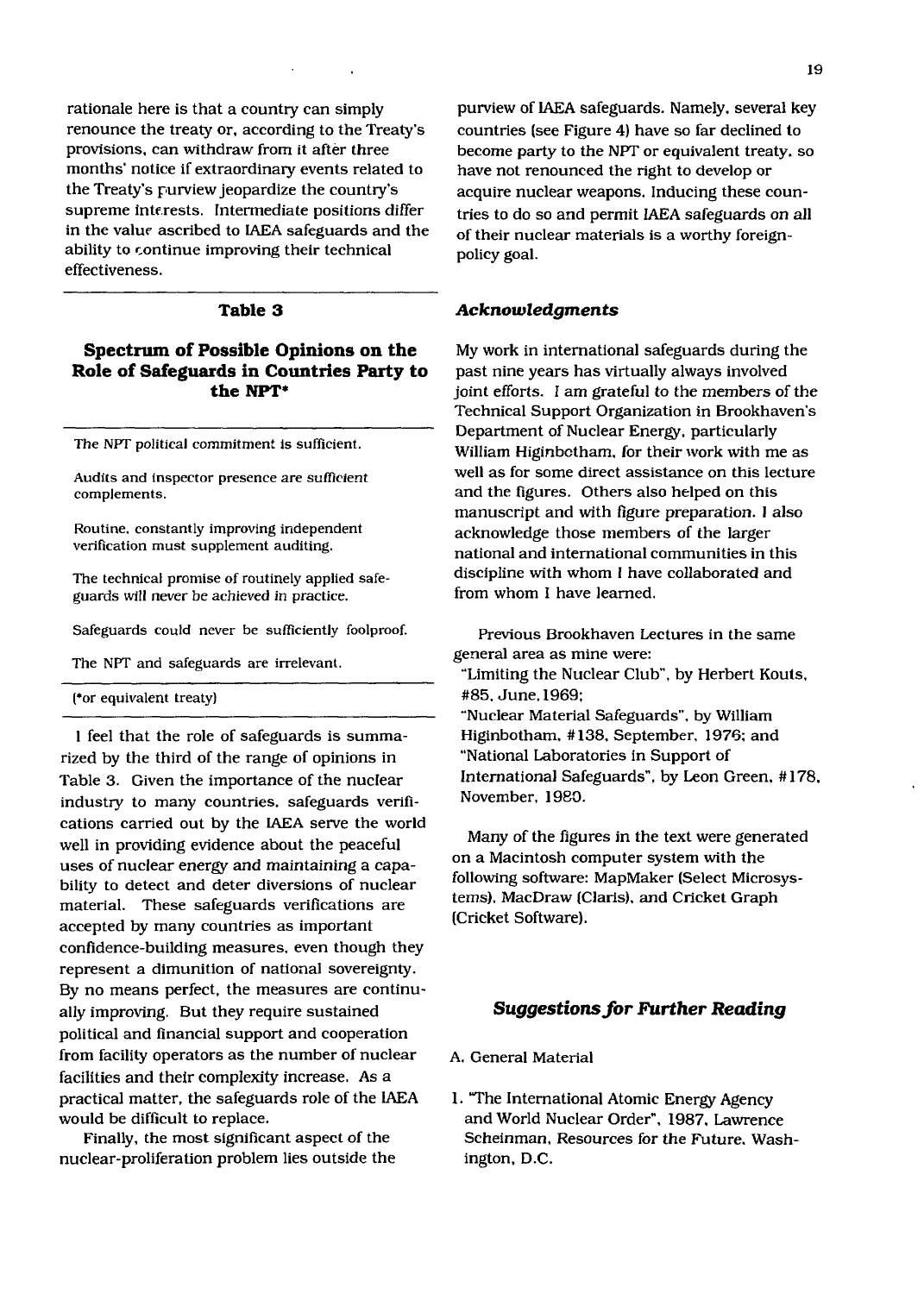- 2."Nuclear Proliferation Today", 1984; 'The New Nuclear Nations", 1985: "Going Nuclear", 1987; and The Undeclared Bomb", 1988; Leonard S. Spector, Carnegie Endowment for International Peace, Washington, D.C.
- 3."IAEA Safeguards: Glossary, 1987 Edition", 1987; "IAEA Safeguards: Guidelines for States' Systems of Accounting for and Control of Nuclear Materials", 1980; "IAEA Safeguards: An Introduction", 1981; "IAEA Safeguards: Aims, Limitations, Achievements", 1983; "IAEA Safeguards: Safeguards Techniques and Equipment", 1984; and "IAEA Safeguards: Implementation at Nuclear Fuel Cycle Facilities", 1985; IAEA/SG/INF/l(Rev. 1),2,3,4,5,6, International Atomic Energy Agency, Vienna, Austria.
- 4."Safeguarding the Atom: A Critical Appraisal", 1985, David Fischer and Paul Szasz, ed. by Jozef Goldblat, Stockholm International Peace Research Institute, Stockholm, Sweden.
- 5."Nuclear Theft: Risks and Safeguards", 1974, Mason Willrich and Theodore B. Taylor, Ballinger Publishing Co., Cambridge, Massachusetts.
- 6."The Annual Report for 1987", 1988, IAEA/ GC(XXXII)/835, International Atomic Energy Agency, Vienna, Austria.

B. Technical Material

- 7. "Nuclear Safeguards Technology 1986". 1987, Proceedings of an International Symposium on Nuclear Material Safeguards, International Atomic Energy Agency, Vienna. Austria.
- 8. Proceedings *of* the Annual Symposia on Safeguards and Nuclear Materials Management of the European Safeguards Research and Development Association, Joint Research Centre, Ispra. Italy.
- 9. Proceedings of the Annual Meetings of the Institute of Nuclear Materials Management, 60 Revere Drive, Suite 500. Northbrook, Illinois.
- 10."Proceedings of the Third International Conference on Facility Operations-Safeguards Interface", 1988, American Nuclear Society, La Grange Park, Illinois.
- 11 ."Handbook of Nuclear Safeguards Measurement Methods", 1983, Donald R. Rogers, ed.. U.S. Nuclear Regulatory Commission, Washington, D.C.
- 12."TASTEX: Tokai Advanced Safeguards Technology Exercise", IAEA/STI/DOC/10/213, 1982, International Atomic Energy Agency. Vienna, Austria.